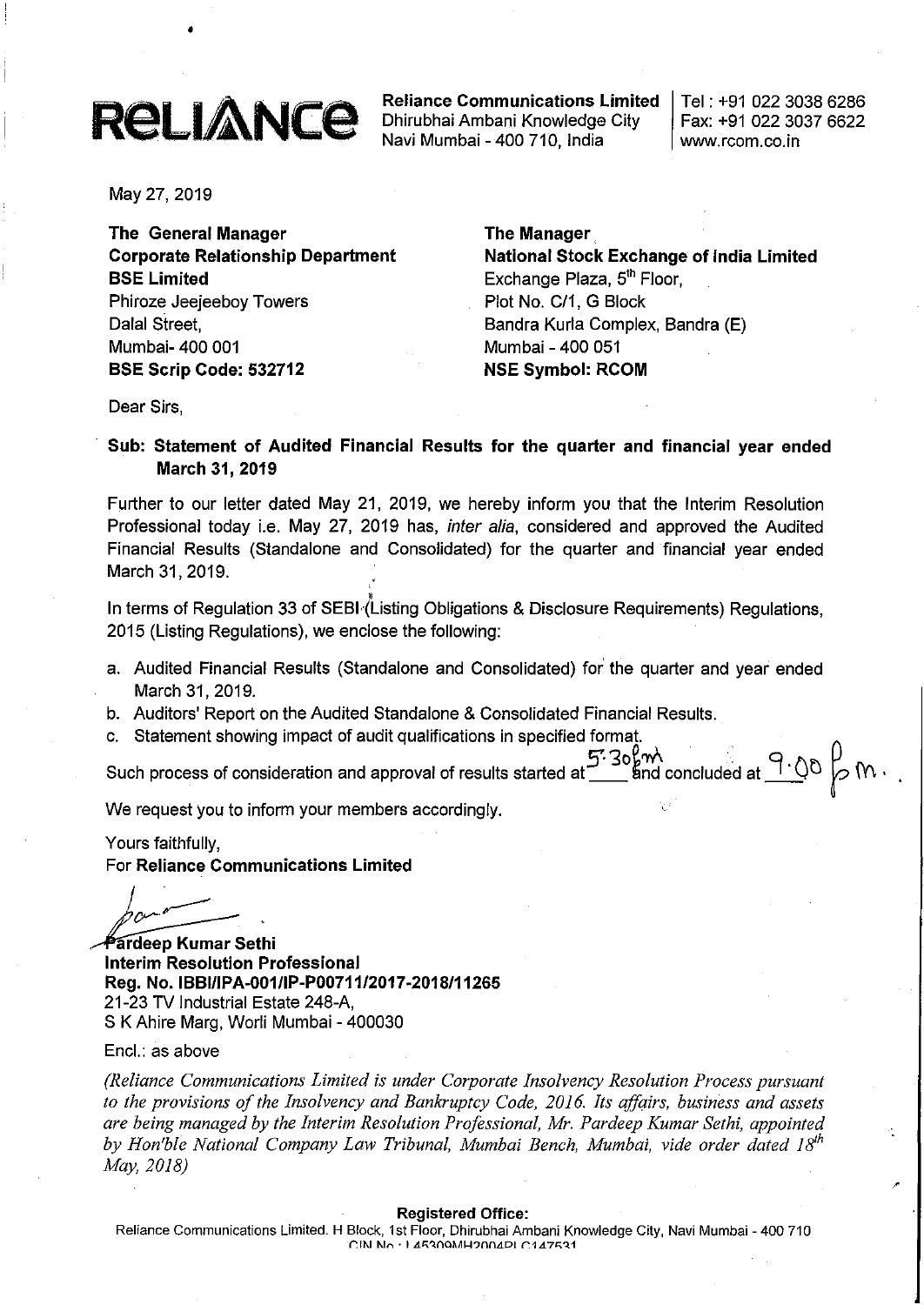Pathak H.D. & Associates Chartered Accountants

#### To

•

#### The Interim Resolution Professional (IRP) Reliance Communications Limited

#### Independent Auditor's Report on the Statement of Consolidated Financial results

- 1. The Hon'ble National Company Law Tribunal, Mumbai Bench ("NCLT")admitted an insolvency and bankruptcy petition filed by an operational creditor against Reliance Communications Limited ("the Company") and two of it's Subsidiaries namely Reliance Infratel Limited (RITL) and Reliance Telecom Limited (RTL) vide it's order dated May 15, 2018 and appointed Mr. Pardeep Kumar Sethi, Mr. Manish Kaneria & Ms. Mitali Shah respectively to act as Interim Resolution Professionals (IRPs) with direction to initiate appropriate action contemplated with extant provisions of the insolvency and Bankruptcy Code, 2016 and other related rules. However, The National Company Law Appellate Tribunal (''NCLAT'') by an order dated May 30, 2018 stayed the order passed by NCLT. Subsequently, by order dated April 30, 2019, the NCLAT allowed stay on Corporate Insolvency Resolution (CIR) process to be vacated and directed the NCLT to pass necessary orders on May 07, 2019. On the basis of the order of the NCLAT IRPs mentioned above have taken control and custody of the management and operations of the respective Companies w.e.f. May  $02, 2019$ .
- 2. As per Regulation Regulation 33 and Regulation 52 read with Regulation 63(2) of the SEBI (Listing Obligations and Disclosure Requirements) Regulations 2015, the consolidated financial results of a Company submitted to the stock exchange shall be signed by the Chairperson or Managing Director or Whole Time Director or in absence of all of them, it shall be signed by any Director of the Company who is duly authorized by the Board of Directors to sign the consolidated financial results. In view of the ongoing Corporate Insolvency Resolution Process (CIRP), the power of the board is vested with IRP, the Consolidated financial results has been signed by Mr. Pardeep Kumar Sethi in his capacity as the IRP of the Company w.e.f. May 02, 2019 as per the provisions of the Code.
- 3. We have audited the accompanying consolidated financial results of Reliance Communications Limited and its subsidiaries (hereinafter referred to as "Group") and its associates for the quarter and year ended March 31, 2019 (the "Statement") attached herewith, being submitted by the Company pursuant to the requirements of Regulation 33 and Regulation 52 read with Regulation 63(2) of the SEBI (Listing Obligations and Disclosure Requirements) Regulations, 2015 read with relevant circulars issued by SEBI. Attention is drawn to the fact that the figures for the quarter ended March 31, 2019 and the corresponding quarter ended in the previous year as reported in these financial results are the balancing figures between audited figures in respect of full financial year and the published year to date figures upto the end of the third quarter of current and previous financial year respectively. Also the figures upto the end ofthird quarter for the current and previous financial year had only been reviewed and not subjected to audit



,,'

Head Office: 814-815, Tulsiani Chambers, 212, Nariman Point, Mumbai - 400 021, India. Tel.: + 91 22 3022 #6. + 91 22 3022 8509. URL: www.phd.ind.in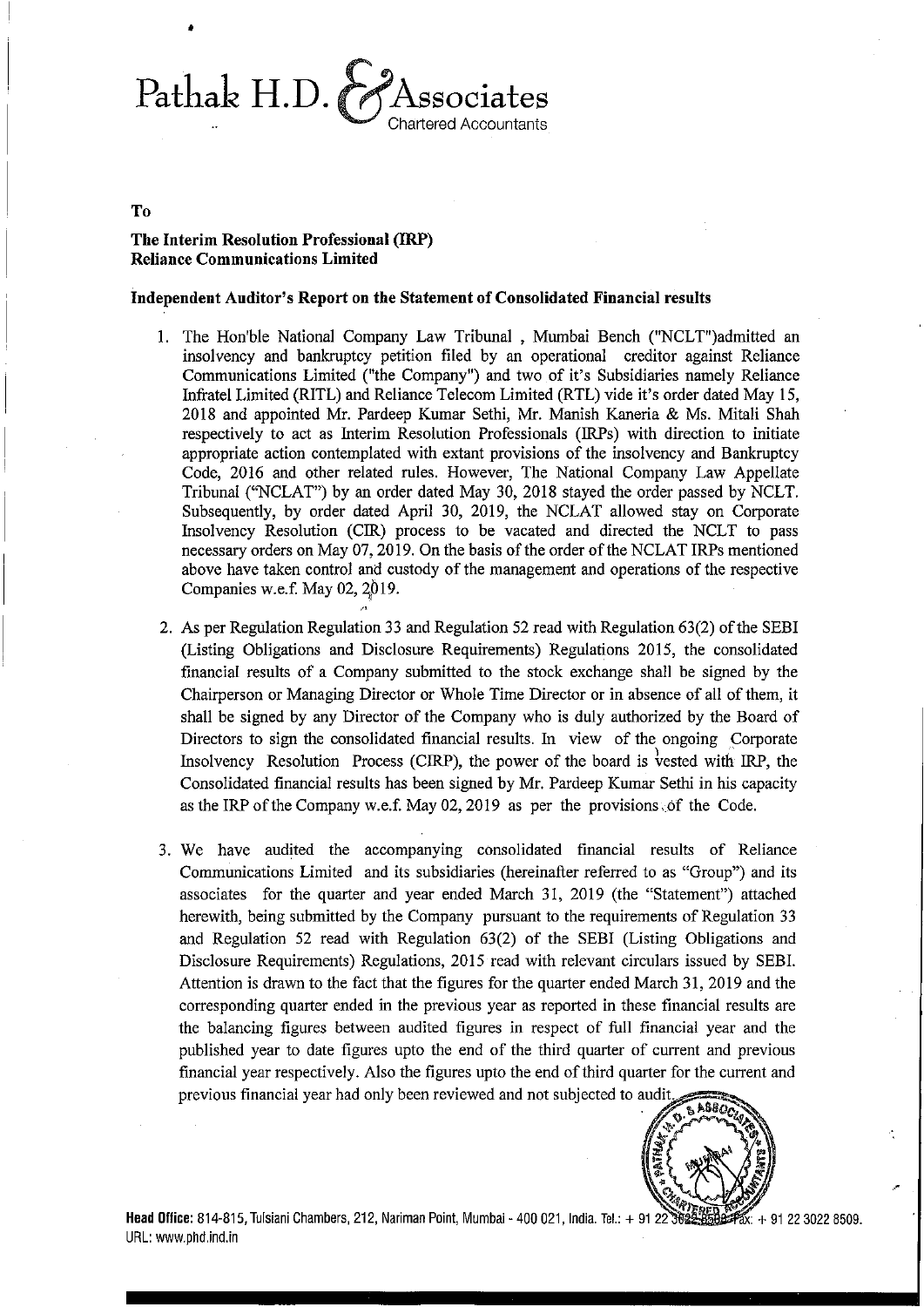

# Independent Anditor's Report on the Statement of Consolidated Financial results (Continued)

#### Management's Responsibility for the Statement

4. The Statement has been prepared on the basis ofthe Consolidated Annual Ind AS Financial Statements which is the responsibility of the Company's management and has been approved by the IRP in their meeting held on May 27, 2019. The Statement has been prepared in accordance with the recognition and measurement principles laid down in Indian Accounting Standards('Ind AS') prescribed under Section 133 of the Company's Act('the Act') read with relevant rules issued there under and other accounting principles generally accepted in India and other recognized accounting practices and policies and in compliance with Regulations 33 and Regulations 52 read with Regulation 63(2) of the SEBI (Listing Obligations and Disclosure Requirements) Regulations, 2015 read with relevant circulars issued by SEBI.

#### Auditor's Responsibility

•

5. Our responsibility is to express an opinion on the Statement based on our audit of the Consolidated annual Ind AS Financial Statements. We conducted our audit in accordance with the auditing standards generally accepted in India. Those Standards require that we comply with ethical requirements and plan and perform the audit to obtain reasonable assurance about whether the Statement is free from material misstatement. An audit includes examining, on a test basis, evidence supporting the amounts disclosed in financial results. An audit also includes assessing the accounting principles used and significant estimates made by management. We believe that out audit provides a reasonable basis for our opinion.

#### Basis for Qualified Opinion

6. (a) We draw attention to Note 2 & 10 of the Statement regarding, "Assets Held for Sale (AHS)" including Spectrum acquired on Deferred Payment Basis, being carried at the value determined in Financial Year 2017-18, pursuant to the Definitive Binding Agreement (DBA) dated December 28, 2017 & August 11, 2018 for monetization of assets of the Company and two of its subsidiaries namely Reliance Infratel Ltd (RITL) & Reliance Telecom Ltd. (RTL) with Reliance JIO Infocomm Ltd. As the said agreement has been terminated on mutual consent on 18th March, 2019 fair value of AHS at the reporting date hasn't been ascertained for the group. Further, the Company & RTL have defaulted in payment of spectrum installments due to Department of Telecom (DOT), the ultimate realisability of AHS is presently not ascertainable. Non determination of fair value on the reporting date is not in compliance with Ind As 105 "Non Current Assets Held for Sale and Discontinued Operations". Accordingly, we are unable to comment on the consequential impact, if any, on the Statement.

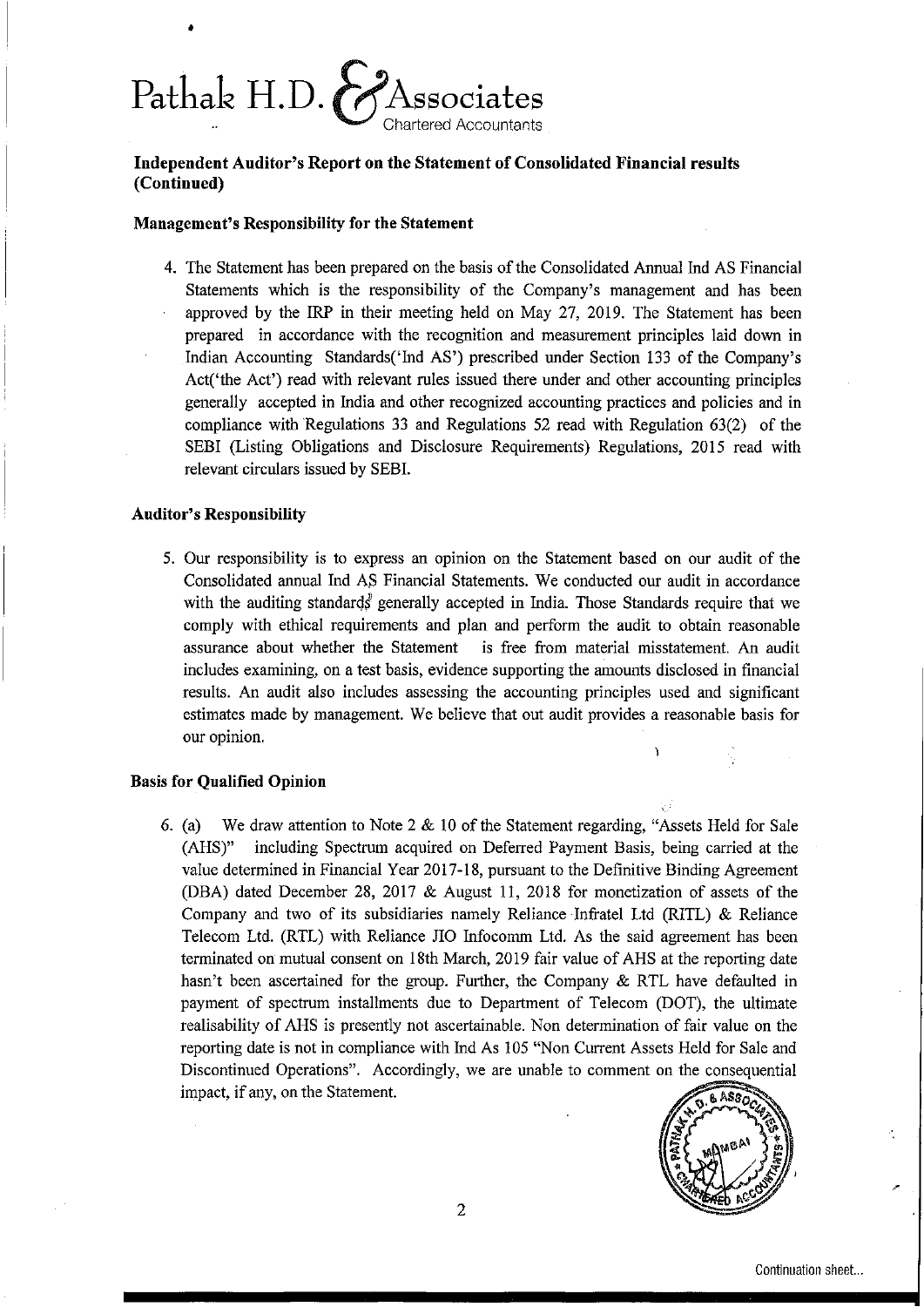# Pathak H.D.  $\&$ Associates

•

### **Independent Anditor's Report on the Statement of Consolidated Financial** resnits **(Continned)**

(b) We draw attention to Note 3 of the Statement regarding commencement of CIRP and various claims submitted by the Operational/financial/ other creditors and employees and pending reconciliation and determination of final obligation during CIR Process, the Company and some of it's subsidiaries have not provided interest on borrowings amounting to Rs.I,183 Crore & Rs.4,389 Crore respectively for the quarter and year ended March 31, 2019 and Rs. 3,609 Crore for the previous year as per the terms of the borrowings. Also the Company has not credited/ provided foreign exchange variance (gain)/ loss amounting to Rs. (303) Crore and Rs. 984 Crore respectively for the quarter and year ended March 31, 2019. Had such interest and foreign exchange variation (gain)/ loss as mentioned above been provided, the reported loss for the quarter and year ended March 31, 2019 would have been Rs. 8,659 Crore & Rs. 12,591 Crore respectively and Total Equity of the Company would have been negative Rs. 13,162 Crore. Non provision of Bank interest is not in compliance with Ind AS 23 "Borrowing Costs" and non-recognition of foreign exchange variation(gain)/ loss is not in compliance with Ind AS 21 "The Effects of Changes in Foreign Exchange Rates" .

(c) We draw attention to Note 2  $\&$  10 of the Statement, regarding the pending impairment review by the Company and it's subsidiaries of it's tangible  $\&$  intangible assets, capital work in progress, investments, other financial and non-financial assets as at  $31<sup>st</sup>$ March, 2019, hence no provision in the books of account has been made by the group. In the absence of assessment of impairment by the group, we are unable to comment on the recoverable amount with regard to said items.

(d) We draw attention to Note 12 of the Statement, regarding Qualified Audit Report issued by the Auditors of six subsidiaries of the Company in respect' of going concern of those subsidiaries, for the reasons stated in the note.

#### **Qualified Opinion**

- 7. In our opinion and to the best of our information and according to the explanations given to us and based on the consideration of the reports of the other auditors referred to in Paragraph 9 below and except for the possible effects of the matters described in the Basis for Qualified Opinion section in paragraph 6 above and matter described in paragraph 10 below of our report, the aforesaid Statement:
	- a. Include the financial results for the quarter and year ended March 31, 2019 of following entities:

#### List **of** Subsidiaries:

- I. Reliance WiMax Limited;
- 2. Reliance Bhutan Limited;

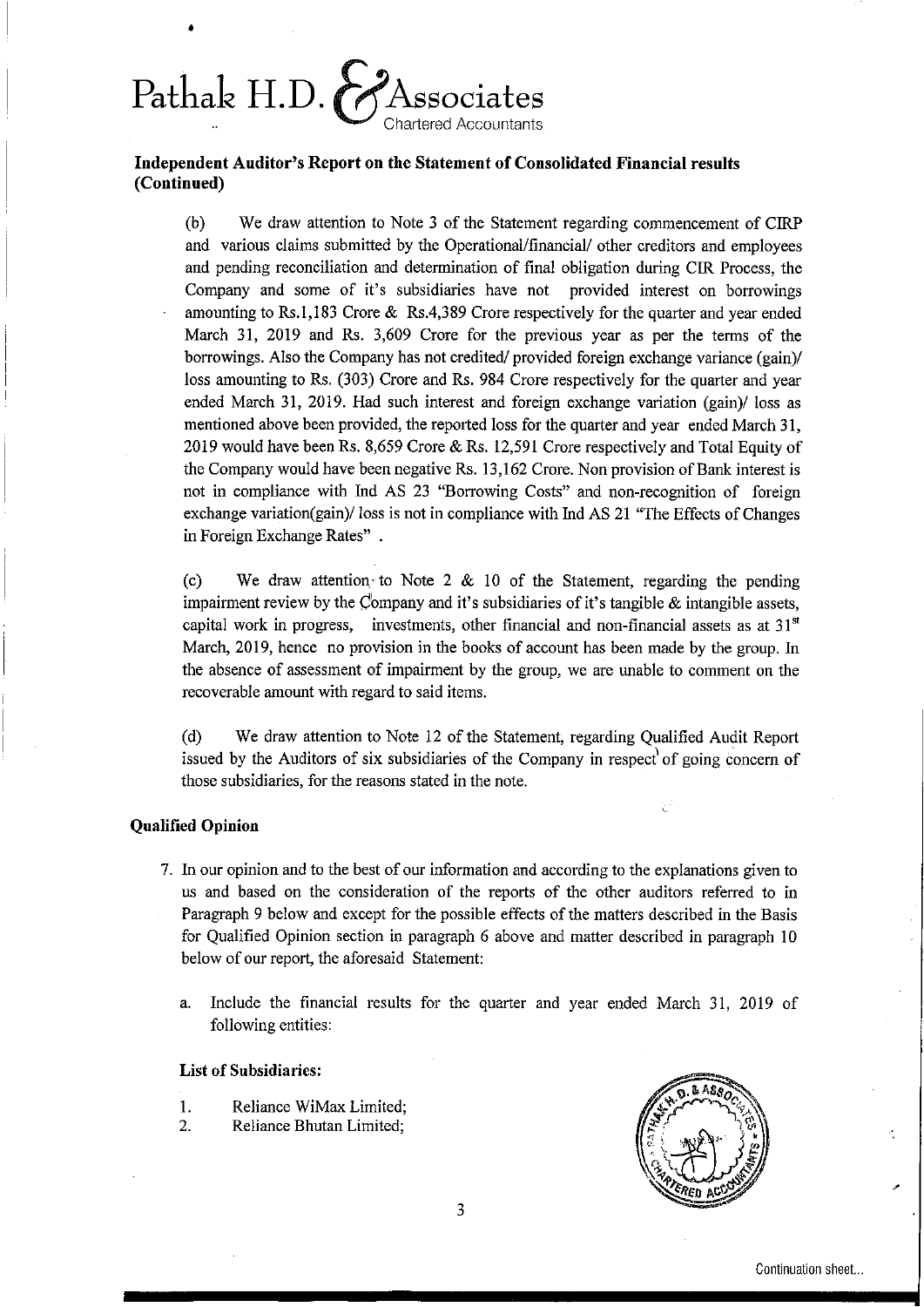# Pathak H.D.  $\&$ Associates

## **Independent Auditor's Report on the Statement of Consolidated Financial results (Continued)**

3. Reliance Webstore Limited;

- 4. Reliance Realty Limited (Ceased w.e.f. 29.07.2018 refer note-9(a) of the statement) ;
- 5. Campion Properties Limited;
- 6. Independent TV Limited (Ceased w.e.f. 01.01.2019 refer note 10 ofthe statement);
- 7. Reliance Tech Services Limited;
- 8. Reliance Telecom Limited;
- 9. Reliance Communications Infrastructure Limited;
- 10. Globalcom IDC Limited (Formerly known as Reliance IDC Limited);
- 11. Reliance Infratel Limited;
- 12. Globalcom Mobile Commerce Limited (Formerly known as Reliance Mobile Commerce Limited);
- 13. Reliance BPO Private Limited;
- 14. Reliance Globalcom Limited;
- 15. Reliance Globalcom B.V.;
- 16. Reliance Communications (UK) Limited;
- 17. Reliance Communications (Hong Kong) Limited;
- 18. Reliance Communications (Singapore) Pte. Limited;
- 19. Reliance Communications (New Zealand) Pte Limited;
- 20. Reliance Communications (Australia) Pty Limited;
- 21. Anupam Global Soft (U) Limited;
- 22. Gateway Net Trading Pte Limited;
- 23. Reliance Globalcom Limited;
- 24. FLAG Telecom Singapore Pte. Limited;
- 25. FLAG Atlantic UK Limited;
- 26. Reliance FLAG Atlantic France SAS;
- 27. FLAG Telecom Taiwan Limited;
- 28. Reliance FLAG Pacific Holdings Limited;
- 29. FLAG Telecom Group Services Limited;
- 30. FLAG Telecom Deutschland GmbH;
- 31. FLAG Telecom Hellas AE;
- 32. FLAG Telecom Asia Limited;
- 33. FLAG Telecom Nederland B.V.;
- 34. Reliance Globalcom (UK) Limited;
- 35. Yipes Holdings Inc.;
- 36. Reliance Globalcom Services Inc.;
- 37. YTV Inc.;
- 38. Reliance Infocom Inc.;
- 39. Reliance Communications Inc.;
- 40. Reliance Communications International Inc.;
- 41. Reliance Communications Canada Inc.;
- 42. Bonn Investment Inc.;
- 43. FLAG Telecom Development Limited;
- 44. FLAG Telecom Development Services Company LLC;
- 45. FLAG Telecom Network Services DAC;
- 46. Reliance FLAG Telecom Ireland DAC;

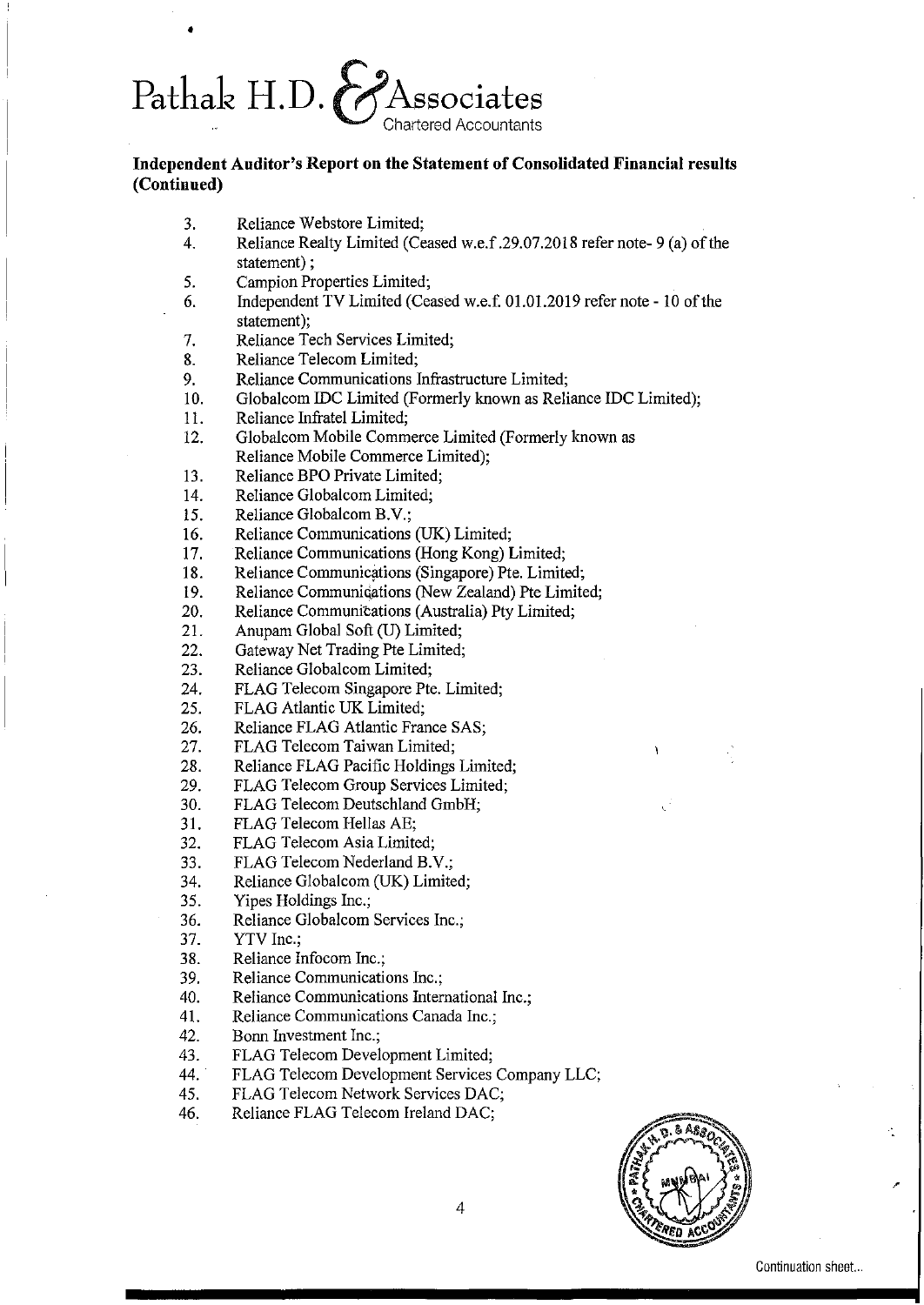

# Independent Auditor's Report on the Statement of Consolidated Financial results (Continued)

- 47. FLAG Telecom Japan Limited;
- 48. FLAG Telecom Ireland Network DAC;
- 49. FLAG Telecom Network USA Limited;
- 50. FLAG Telecom Espana Network SAU;
- 51. Reliance Vanco Group Limited;
- 52. Euronet Spain SA;

•

- 53. Net Direct SA (Proprietary) Ltd. (Under liquidation);
- 54. Vanco (Shanghai) Co Ltd.;
- 55. Vanco (Asia Pacific) Pte. Limited;
- 56. Vanco Australasia Pty. Ltd.;
- 57. Vanco Sp Zoo;
- 58. Vanco Gmbh;
- 59. Vanco Japan KK;
- 60. Vanco NV;
- 61. Vanco SAS;
- 62. Vanco South America Ltda.;
- 63. Vanco Srl;
- 64. Vanco Sweden AB;
- 65. Vanco Switzerland AG;
- 66. Vanco Deutschland GmbH;
- $67.$  Vanco BV:
- 68. Vanco UK Ltd;
- 69. Vanco International Ltd;
- 70. Vanco Row Limited;
- 71. Vanco Global Ltd;
- 72. VNO Direct Ltd;
- 73. Vanco US LLC;
- 74. Vanco Solutions Inc;
- 75. Seoul Telenet Inc.;
- 76. FLAG Holdings (Taiwan) Limited;
- 77. Reliance Communications Tamilnadu Limited;
- 78. Global Cloud Xchange Limited;
- 79. GCX Limited;
- 80. Globalcom Realty Limited (Formerly known as Reliance Infra Realty Limited);
- 81. Reliance Infra Projects Limited(Ceased w.e.f .29.07.2018);
- 82. Worldtel Tamilnadu Private Limited;
- 83. Realsoft Cyber Systems Private Limited;
- 84. Internet Exchangenext.com Limited;
- 85. Lagerwood Investments Limited;
- 86. Reliance Telecom Infrastructure (Cyprus) Holding Limited;
- 87. Aircom Holdco B.V. and
- 88. Towercom Infrastructure Private Limited

#### List of Associates:

- I. WarfTelecom International Private Limited and
- 2. Mumbai Metro Transport Private Limited.

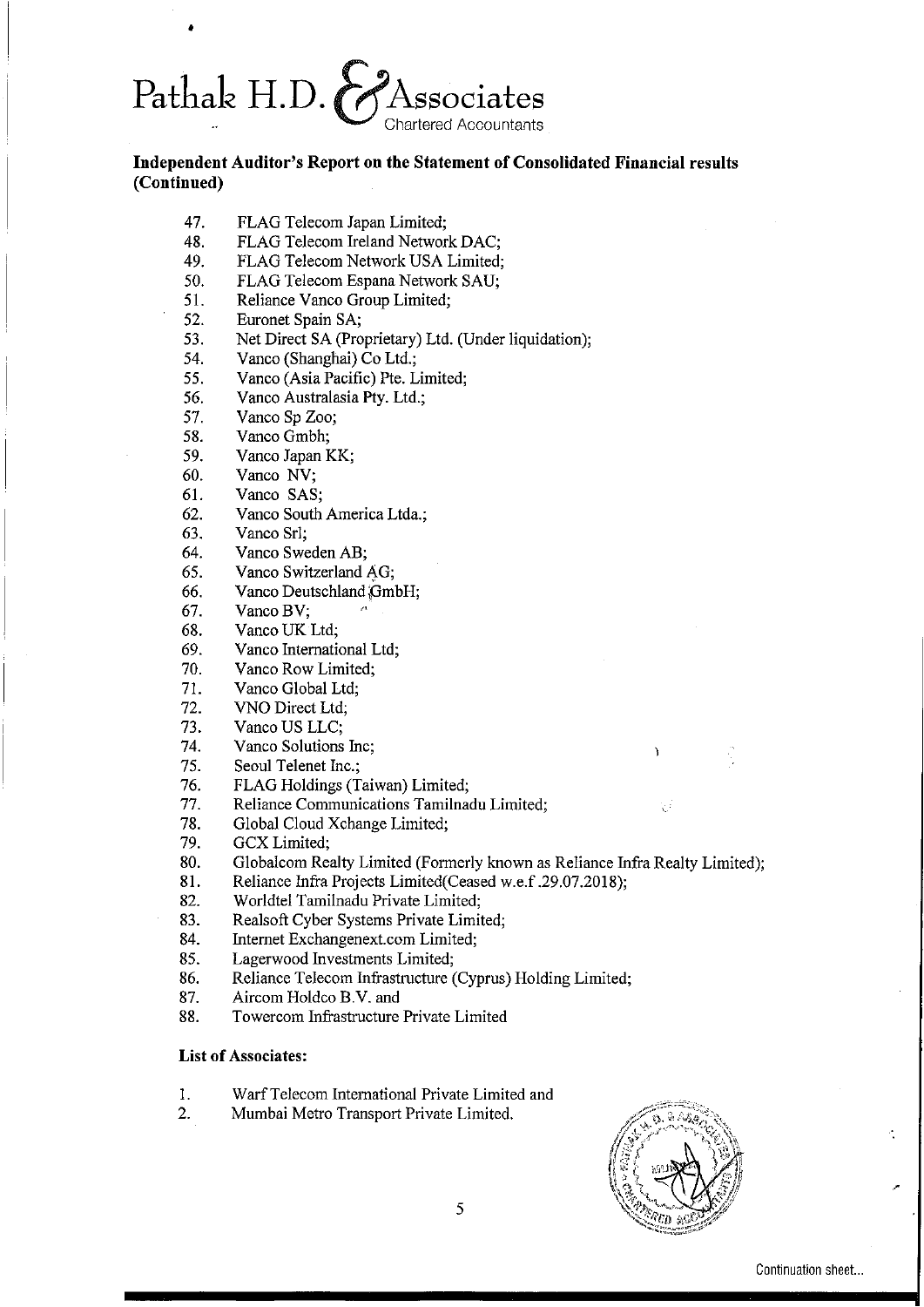

# Independent Auditor's Report on the Statement of Consolidated Financial results (Coutinued)

- b. is presented in accordance with the requirements of Regulations 33 and Regulations 52 read with Regulation 63(2) of the SEBI (Listing Obligations and Disclosure Requirements) Regulations, 2015 read with relevant circulars issued by SEBL
- c. gives a true and fair view in confonnity with the aforementioned Ind AS and other accounting principles generally accepted in India of net loss ,total comprehensive income and other financial infonnation for the quarter and the year ended 31 March 2019.

#### Material Uncertainty Relating to Going Concern

8. We draw attention to Note 2 of the Statement regarding termination of definitive binding agreement for monetization of assets of the Company and two of its subsidiaries namely RTL & RITL and NCLAT order dated April 30, 2019 vacating its order dated May 30, 2018 regarding staying NCLT order dated May 15, 2018 admitting the Company, RTL & RITL under IBC,  $2016$ . The group continues to incur loss, it's current liabilities exceed current assets, it's wireless operations have been suspended and there is considerable decline in the level of wire line operations. Further, the group has defaulted in repayment of its borrowings and payment of statutory dues.

These events raise significant doubt on the ability of the group to continue as a "Going Concern". These events or conditions, along with other matters indicate that a material uncertainty exists that may cast significant doubt on the Company's ability to continue as a going concern.

Our opinion is not modified in respect of the above matter.

#### Other Matter

9. We did not audit the financial results of Sixty One subsidiaries considered in the preparation of the Statement (including two subsidiaries classified as discontinued operations), whose financial results reflect total assets of Rs. 21,400 Crore, total revenues from continuing operations of Rs. 849 crore & Rs. 3,043 crore and total revenues from discontinued operations of Rs 14 crore  $\&$  Rs 40 crore for the quarter and year ended March 31, 2019 respectively and total profit/(loss) after tax from continuing operations of Rs. (1,129) crore and Rs.(l,299) crore and total profit/(loss) after tax from discontinued operations of Rs 3 crore and Rs (3) crore for the quarter and year ended 31 March 2019 respectively. These financial results have been audited by other auditors whose reports have been furnished to us by the Management and our opinion on consolidated financial results in so far as it relates to the amounts and disclosures included in respect of these subsidiaries is based solely on the reports of such auditors.

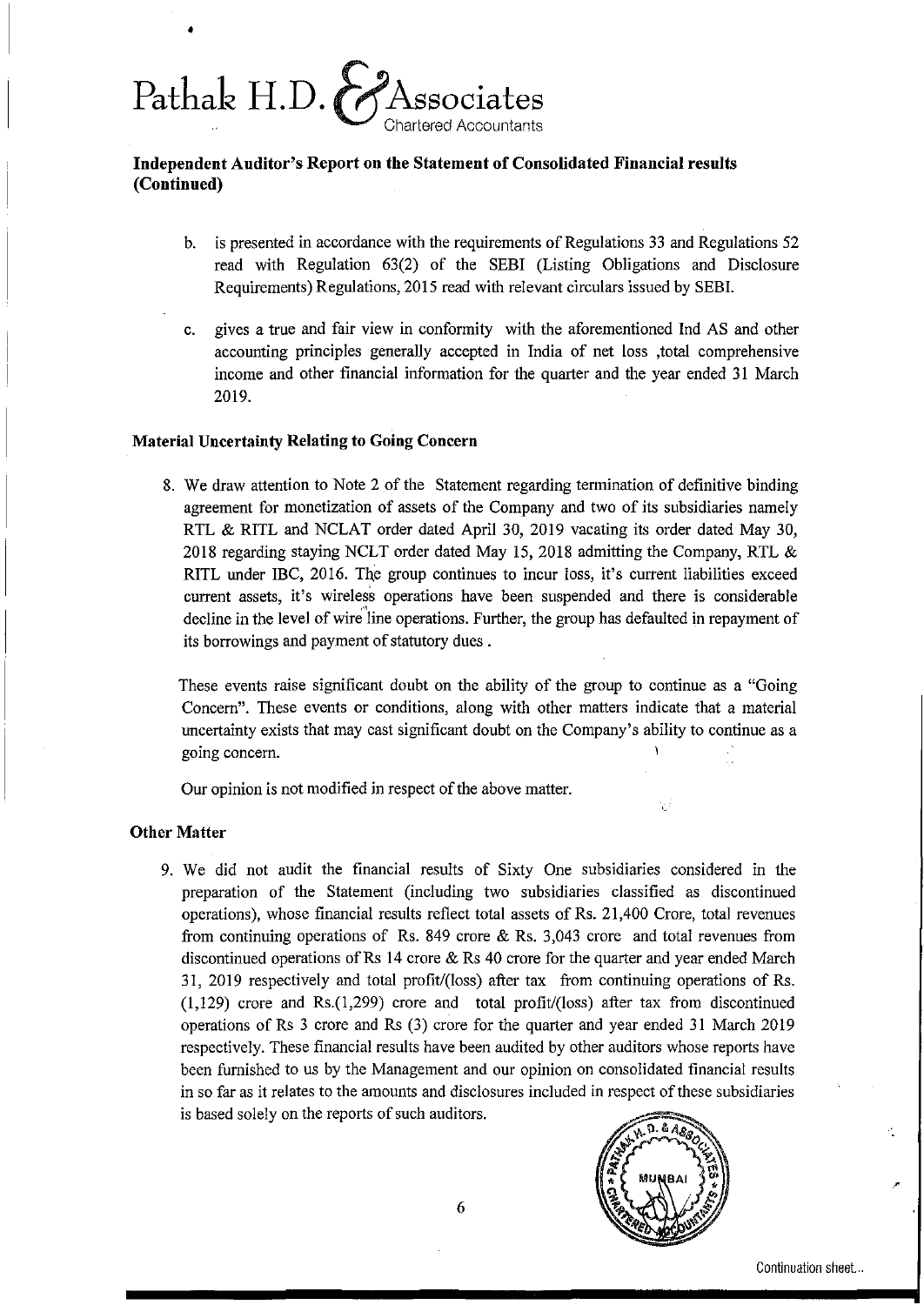

# **Independent Anditor's Report on the Statement of Consolidated Financial** resnits **(Continned)**

10.We did not audit the financial results of Seventeen subsidiaries considered in the preparation of the Statement (including three subsidiaries classified as discontinued operations), whose financial results reflect total assets of Rs. 5,857 Crore, total revenues from continuing operations of Rs. 24 crore  $\&$  Rs. 59 crore and total revenues from discontinued operations of Rs. Nil & Rs. 13 crore for the quarter and year ended March 31, 2019 respectively and total profit/(loss) after tax from continuing operations ofRs. 37 crore and Rs.(39) crore and total profit/(loss) after tax from discontinued operations of Rs 748 crore and Rs 703 crore for the quarter and year ended March 31, 2019 respectively.. We also did not audit the financial results oftwo associates considered in the Statement, whose financial results reflect Group's share of net profit of Rs. 2 crore for the year ended 31 March 2019 . These financial results as approved by the respective Board of Directors of these subsidiaries and associates have been furnished to us by the management, and our report on the Statement in so far as it relates to the amounts included in respect of these subsidiaries and associates is based solely on such board approved unaudited financial results.

Our Opinion on the consq!ldated financial results is not modified in respect of the above matters with respect to our reliance on the work done and the reports of the other auditors and financial results certified by the respective management.

For **Pathak H.D.** & Associates *Chartered Accountants* Firm's Registration No: 107783W

Parenal Kumar She

Parimal Kumar Jha *Partner* Membership No:124262

Place: Mumbai Date: May 27 , 2019



.'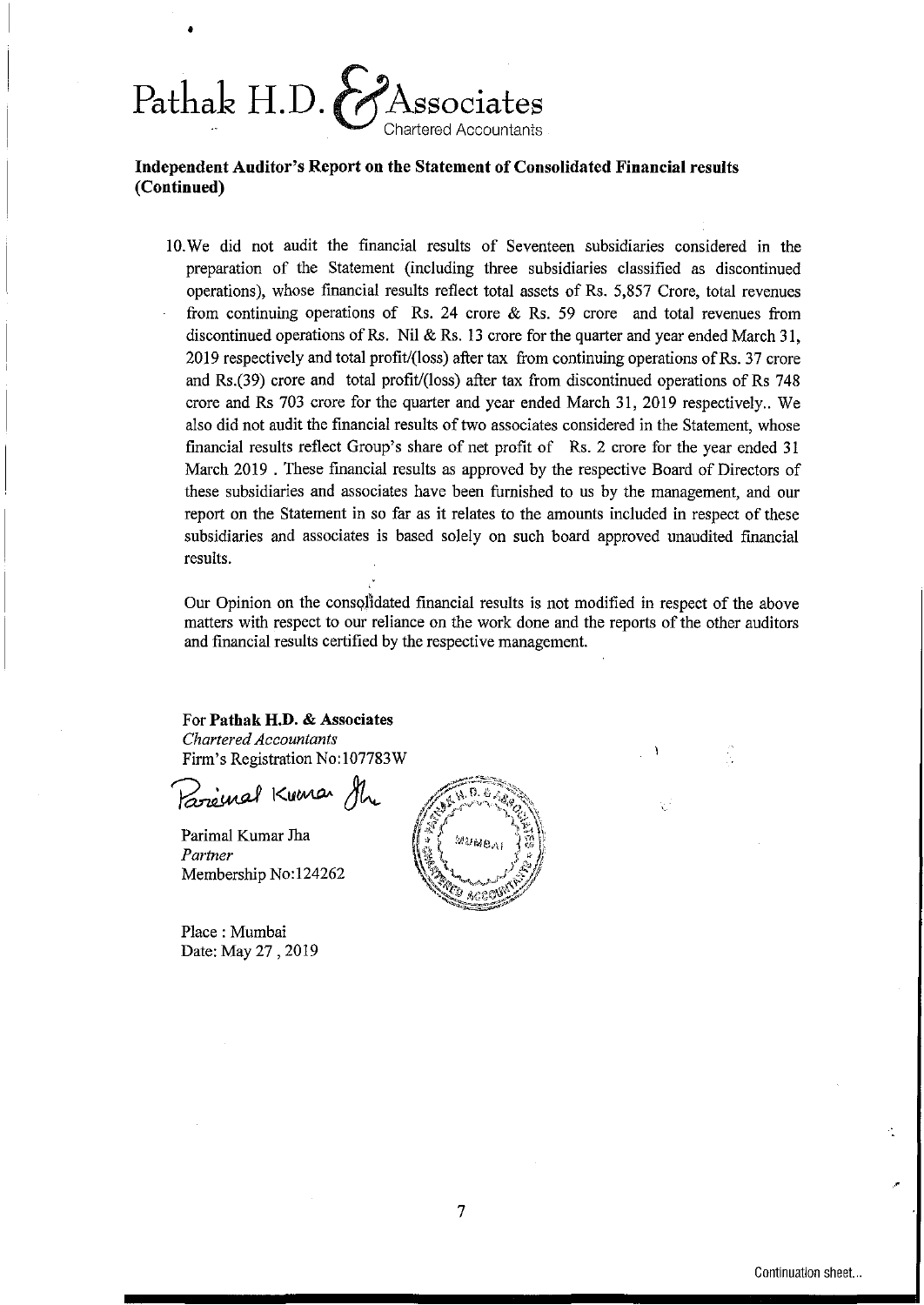#### Reliance Communications Limited website: www.rcom.co.in Regd. Office: H Block, 1st Floor, Dhirubhai Ambani Knowledge City, Navi Mumbai 400710 CIN - L45309MH2004 PLC147531 Audited Financial Results (Consolidated) for the quarter and year ended March 31, 2019

•

(a) Equity holders of the company (b) Non Controlling Interest

18 | Total Comprehensive Income/ (Loss) attributable to

|                |                                                                                        |                |                  |                |                | (₹ in Crore)   |
|----------------|----------------------------------------------------------------------------------------|----------------|------------------|----------------|----------------|----------------|
| Sr.            | Quarter ended                                                                          |                |                  | Year ended     |                |                |
| No.            | <b>Particulars</b>                                                                     | 31-Mar-19      | 31-Dec-18        | 31-Mar-18      | 31-Mar-19      | 31-Mar-18      |
|                |                                                                                        | <b>Audited</b> | <b>Unaudited</b> | <b>Audited</b> | <b>Audited</b> | <b>Audited</b> |
| 1              | Income                                                                                 |                |                  |                |                |                |
|                | (a) Revenue from Operations                                                            | 962            | 1,070            | 949            | 4.015          | 4.593          |
|                | (b) Other Income                                                                       | 127            | 13               | 27             | 179            | 91             |
|                | (c) Total Income $[(a) + (b)]$                                                         | 1,089          | 1,083            | 976            | 4,194          | 4,684          |
| $\mathbf{2}$   | <b>Expenses</b>                                                                        |                |                  |                |                |                |
|                | (a) Access Charges, Licence Fees and Network Expenses                                  | 335            | 613              | 565            | 2,133          | 2,822          |
|                | (b) Employee Benefits Expenses                                                         | 166            | 130              | 108            | 521            | 427            |
|                | (c) Finance Costs                                                                      | 39             | 52               | 32             | 192            | 186            |
|                | (d) Depreciation, Amortisation and Provision for Impairment                            | 197            | 215              | 174            | 820            | 721            |
|                | (e) Sales and General Administration Expenses                                          | 462            | 181              | 144            | 980            | 536            |
|                | (f) Total Expenses [(a) to (e)]                                                        | 1,199          | 1,191            | 1,023          | 4,646          | 4,692          |
| 3              | Profit/ (Loss) before Share of Profit/ (Loss) of                                       | (110)          | (108)            | (47)           | (452)          | (8)            |
|                | Associates, Exceptional Items and Tax [1 (c) - 2 (f) ]                                 |                |                  |                |                |                |
| 4              | Share of Profit / (Loss) of Associates                                                 |                | (1)              | 1              | $\overline{2}$ | 5              |
| 5              | Profit/ (Loss) before Exceptional Items and Tax<br>$13 - 41$                           | (110)          | (109)            | (46)           | (450)          | (3)            |
| 6              | Exceptional Items (Refer Note 9)                                                       | (384)          |                  |                | 2,008          |                |
| $\overline{7}$ | Profit/(Loss) before Tax [5 + 6]                                                       | (494)          | (109)            | (46)           | 1,558          | (3)            |
| 8              | <b>Tax Expenses</b>                                                                    |                |                  |                |                |                |
|                | (a) Current Tax<br>A                                                                   | 6              | (4)              | 3              | 13             | 4              |
|                | (b) Deferred Tax Charge/ (Credit) (net)<br>(including MAT Credit)                      | 1,458          |                  | 30             | 2,412          | 12             |
|                | (c) Tax Expenses (net) $(a) + (b)$ ]                                                   | 1,464          | (4)              | 33             | 2,425          | 16             |
| 9              | Profit/ (Loss) after Tax [7 - 8]                                                       | (1, 958)       | (105)            | (79)           | (867)          | (19)           |
| 10             | Profit/ (Loss) before Tax and Exceptional Items from<br><b>Discontinued Operations</b> | (2.598)        | (132)            | 45             | (3, 136)       | (4 556)        |
| 11             | Exceptional Items relating to Discontinued Operations (Refer)<br>Note 10)              |                |                  |                |                |                |
|                | Provision for Impairment of Assets                                                     | (3,222)        | $\blacksquare$   | (21, 255)      | (3,222)        | (21, 255)      |
| 12             | Profit/ (Loss) before Tax from Discontinued Operations [10-<br>111                     | (5.820)        | (132)            | (21,210)       | (6,358)        | (25,811)       |
| 13             | Tax Expenses of Discontinued Operations                                                | 1              | 5. Y             | (1, 414)       | (7)            | (1.923)        |
| 14             | Profit/ (Loss) after Tax from Discontinued Operations<br>$[12 - 13]$                   | (5, 821)       | (132)            | (19,796)       | (6, 351)       | (23, 888)      |
| 15             | Other Comprehensive Income/ (Loss) for the period                                      | (184)          | (103)            | 48             | 12             | (43)           |
| 16             | Total Comprehensive Income/ (Loss) for the period<br>$19 + 14 + 15$                    | (7, 963)       | (340)            | (19.827)       | (7, 206)       | (23,950)       |
| 17             | Profit/ (Loss) for the period attributable to                                          |                |                  |                |                |                |



 $(7,767)$ (12) (238)

1

(19,776) (99) (7,206) (12)

(23,839) (68)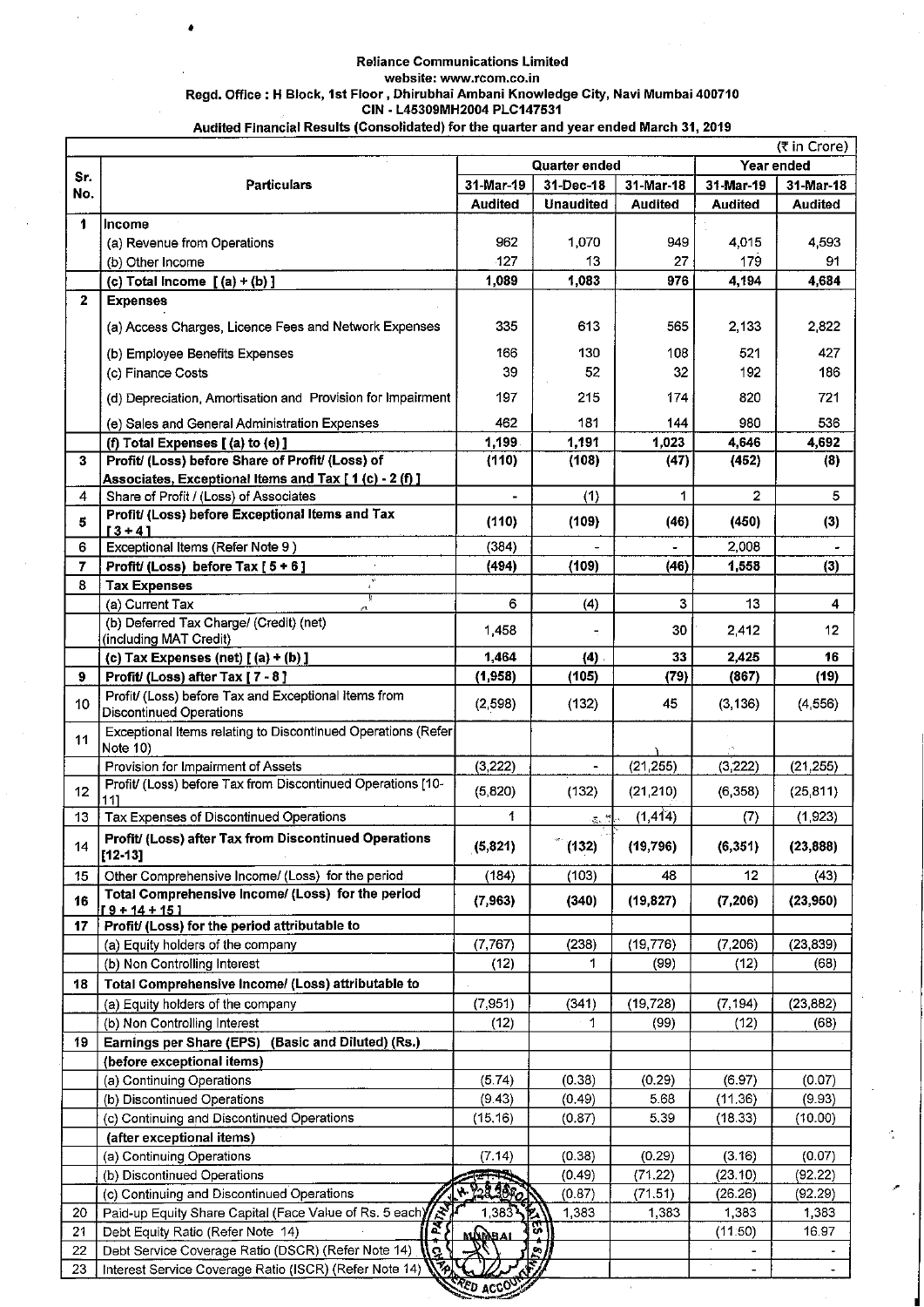|                | Segment wise Revenue, Results, Segment Assets and Segment Liabilities  |               |                  |                | $($ ₹ in Crore) |                |
|----------------|------------------------------------------------------------------------|---------------|------------------|----------------|-----------------|----------------|
| Sr.            | <b>Particulars</b>                                                     | Quarter ended |                  |                | Year ended      |                |
| No.            |                                                                        | 31-Mar-19     | 31-Dec-18        | 31-Mar-18      | 31-Mar-19       | 31-Mar-18      |
|                |                                                                        | Audited       | <b>Unaudited</b> | <b>Audited</b> | Audited         | <b>Audited</b> |
| 1              | <b>Segment Revenue</b>                                                 |               |                  |                |                 |                |
|                | (a) India Operation                                                    | 475           | 415              | 456            | 1,808           | 2,534          |
|                | (b) Global Operation                                                   | 751           | 779              | 703            | 2,821           | 2,933          |
|                | (c) Total $[(a)+(b)]$                                                  | 1,226         | 1,194            | 1,159          | 4,629           | 5,467          |
|                | (d) Less: Inter segment revenue                                        | (137)         | (111)            | (183)          | (435)           | (783)          |
|                | (e) Income from Operations [(c) - (d) ]                                | 1,089         | 1,083            | 976            | 4,194           | 4,684          |
| $\overline{2}$ | <b>Segment Results</b>                                                 |               |                  |                |                 |                |
|                | Profit / (Loss) before Tax and Finance Cost from each<br>segment       |               |                  |                |                 |                |
|                | (a) India Operation                                                    | (128)         | (49)             | (22)           | (255)           | 220            |
|                | (b) Global Operation                                                   | 57            | (7)              | 6              | (5)             | (42)           |
|                | (c) Total $[(a)+(b)]$                                                  | (71)          | (56)             | (16)           | (260)           | 178            |
|                | (d) Less : Finance Costs (net)                                         | 39            | 52               | 32             | 192             | 186            |
|                | (e) Add : Exceptional Items                                            | (384)         |                  | ۰.             | 2,008           | ä,             |
|                | Total Profit before Tax and share in Profit / (Loss) of<br>Associates  | (494)         | (108)            | (48)           | 1,556           | (8)            |
|                | Total Profit/ (Loss) before Tax from Discontinued<br><b>Operations</b> | (5,820)       | (132)            | (21, 210)      | (6, 357)        | (25, 811)      |
| $\mathbf{3}$   | A.<br><b>Segment Assets</b>                                            |               |                  |                |                 |                |
|                | (a) India Operation                                                    | 48,300        | 54,893           | 60,827         | 48,300          | 60,827         |
|                | (b) Global Operation                                                   | 7,690         | 12,257.          | 11,645         | 7,690           | 11,645         |
|                | (c) Others/ Unallocable (net of Eliminations)                          | 11,568        | 10,326           | 2,106          | 11,568          | 2,106          |
|                | (d) Total $[$ (a) to (c) $]$                                           | 67,558        | 77,476           | 74,578         | 67,558          | 74,578         |
| 4              | <b>Segment Liabilities</b>                                             |               |                  |                |                 |                |
|                | (a) India Operation                                                    | 18,733        | 20,262           | 17,734         | 18,733          | 17,734         |
|                | (b) Global Operation                                                   | 6,402         | 6.934            | 6,291          | 6,402           | 6.291          |
|                | (c) Others/ Unallocable (net of Eliminations)                          | (1, 325)      | (1, 359)         | 203            | (1, 325)        | 203            |
|                | (d) $Total [ (a) to (c) ]$                                             | 23,810        | 25,837           | 24,228         | 23,810          | 24,228         |

Ä



 $\frac{1}{\sqrt{2}}$ 

Ŷ,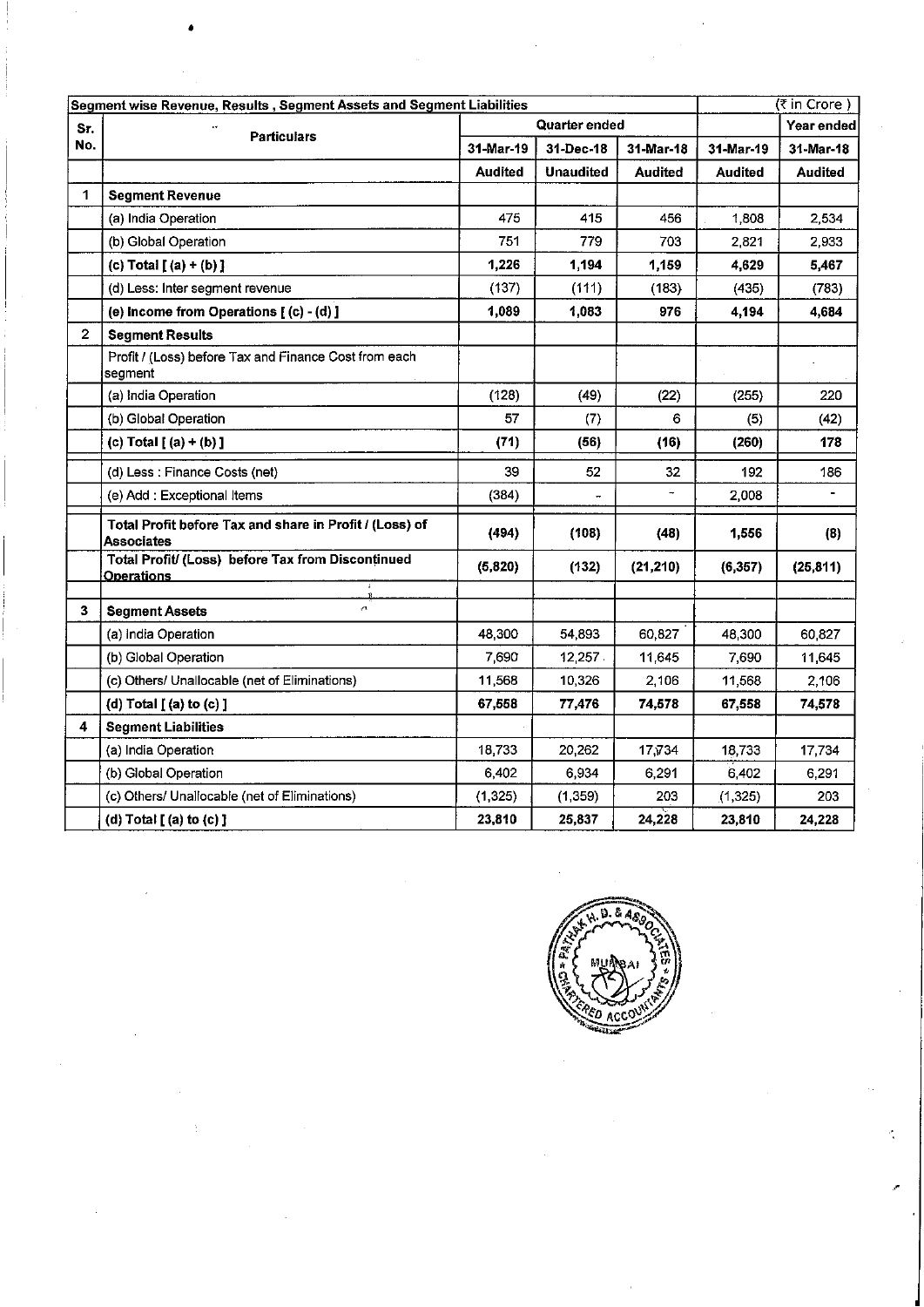| As at<br><b>Particulars</b><br>31-Mar-19<br><b>Audited</b><br><b>ASSETS</b><br>А<br>$\epsilon$<br><b>Non-Current Assets</b><br>1<br>7,612<br>(a) Property, Plant and Equipment<br>191<br>(b) Capital Work in Progress<br>1,339<br>(c) Goodwill<br>756<br>(d) Other Intangible Assets<br>(e) Intangible Assets under Development<br>(f) Investment in Associates | As at<br>31-Mar-18<br><b>Audited</b><br>16,501<br>265<br>3,549<br>789<br>4<br>28<br>21<br>11<br>7<br>173<br>3,574<br>29<br>579<br>3,657<br>29,119 |
|-----------------------------------------------------------------------------------------------------------------------------------------------------------------------------------------------------------------------------------------------------------------------------------------------------------------------------------------------------------------|---------------------------------------------------------------------------------------------------------------------------------------------------|
|                                                                                                                                                                                                                                                                                                                                                                 |                                                                                                                                                   |
|                                                                                                                                                                                                                                                                                                                                                                 |                                                                                                                                                   |
|                                                                                                                                                                                                                                                                                                                                                                 |                                                                                                                                                   |
|                                                                                                                                                                                                                                                                                                                                                                 |                                                                                                                                                   |
|                                                                                                                                                                                                                                                                                                                                                                 |                                                                                                                                                   |
|                                                                                                                                                                                                                                                                                                                                                                 |                                                                                                                                                   |
|                                                                                                                                                                                                                                                                                                                                                                 |                                                                                                                                                   |
|                                                                                                                                                                                                                                                                                                                                                                 |                                                                                                                                                   |
|                                                                                                                                                                                                                                                                                                                                                                 |                                                                                                                                                   |
|                                                                                                                                                                                                                                                                                                                                                                 |                                                                                                                                                   |
|                                                                                                                                                                                                                                                                                                                                                                 |                                                                                                                                                   |
| (g) Financial Assets<br>12,005                                                                                                                                                                                                                                                                                                                                  |                                                                                                                                                   |
| (i) Investments                                                                                                                                                                                                                                                                                                                                                 |                                                                                                                                                   |
| (ii) Other Financial Assets                                                                                                                                                                                                                                                                                                                                     |                                                                                                                                                   |
| (h) Deferred Tax Asset (net)<br>492<br>(i) Income Tax Asset (net)                                                                                                                                                                                                                                                                                               |                                                                                                                                                   |
| 1,136<br>(j) Other Non Current Assets                                                                                                                                                                                                                                                                                                                           |                                                                                                                                                   |
| <b>Sub-total Non-Current Assets</b><br>23,599                                                                                                                                                                                                                                                                                                                   |                                                                                                                                                   |
| $\mathbf{z}$<br><b>Current Assets</b>                                                                                                                                                                                                                                                                                                                           |                                                                                                                                                   |
| 63<br>(a) Inventories                                                                                                                                                                                                                                                                                                                                           | 79                                                                                                                                                |
| (b) Financial Assets                                                                                                                                                                                                                                                                                                                                            |                                                                                                                                                   |
| 1,346<br>(i) Trade Receivables                                                                                                                                                                                                                                                                                                                                  | 2,133                                                                                                                                             |
| 832<br>(ii) Cash and Cash Equivalents                                                                                                                                                                                                                                                                                                                           | 611                                                                                                                                               |
| 106<br>(iii) Bank Balances other than (ii) above                                                                                                                                                                                                                                                                                                                | 129                                                                                                                                               |
| 505<br>(iv) Other Financial Assets                                                                                                                                                                                                                                                                                                                              | 156                                                                                                                                               |
| 5,780<br>(c) Other Current Assets                                                                                                                                                                                                                                                                                                                               | 5,517                                                                                                                                             |
| 35,327<br>(d) Asset held for sale                                                                                                                                                                                                                                                                                                                               | 36,834                                                                                                                                            |
| <b>Sub-total - Current Assets</b><br>43,959                                                                                                                                                                                                                                                                                                                     | 45,459                                                                                                                                            |
| <b>Total Assets</b><br>67,558                                                                                                                                                                                                                                                                                                                                   | 74,578                                                                                                                                            |
| <b>EQUITY AND LIABILITIES</b><br>в<br>$\mathcal{C}^{\mathcal{A}}$                                                                                                                                                                                                                                                                                               |                                                                                                                                                   |
| 1<br><b>Equity</b>                                                                                                                                                                                                                                                                                                                                              |                                                                                                                                                   |
| 1,383<br>(a) Equity Share Capital                                                                                                                                                                                                                                                                                                                               | 1,383                                                                                                                                             |
| (5, 563)<br>(b) Other Equity                                                                                                                                                                                                                                                                                                                                    | 1,400                                                                                                                                             |
| <b>Equity Attributable to Shareholders</b><br>(4, 180)                                                                                                                                                                                                                                                                                                          | 2,783                                                                                                                                             |
| 322<br>Non-Controlling Interest                                                                                                                                                                                                                                                                                                                                 | 332                                                                                                                                               |
| <b>Total Equity</b><br>(3,858)                                                                                                                                                                                                                                                                                                                                  | 3,115                                                                                                                                             |
| <b>LIABILITIES</b>                                                                                                                                                                                                                                                                                                                                              |                                                                                                                                                   |
| Y<br><b>Non-Current Liabilities</b><br>2                                                                                                                                                                                                                                                                                                                        |                                                                                                                                                   |
| (a) Financial Liabilities                                                                                                                                                                                                                                                                                                                                       |                                                                                                                                                   |
| $\cdot$<br>(i) Borrowings                                                                                                                                                                                                                                                                                                                                       | 13,021                                                                                                                                            |
| 2,940<br>(b) Deferred Revenue<br>V.                                                                                                                                                                                                                                                                                                                             | 2926                                                                                                                                              |
| 100<br>(c) Other Non-Current Liabilities                                                                                                                                                                                                                                                                                                                        | 83                                                                                                                                                |
| 1,285<br>(d) Deferred Tax Liabilities (net)<br>433                                                                                                                                                                                                                                                                                                              | 2,517<br>438                                                                                                                                      |
| (e) Provisions<br>4,758<br><b>Sub-total Non-Current Liabilities</b>                                                                                                                                                                                                                                                                                             | 18,985                                                                                                                                            |
| 3<br><b>Current Liabilities</b>                                                                                                                                                                                                                                                                                                                                 |                                                                                                                                                   |
| (a) Financial Liabilities                                                                                                                                                                                                                                                                                                                                       |                                                                                                                                                   |
| 30,267<br>(i) Borrowings                                                                                                                                                                                                                                                                                                                                        | 23,242                                                                                                                                            |
| (ii) Trade Payables                                                                                                                                                                                                                                                                                                                                             |                                                                                                                                                   |
| 86<br>Due to Micro Enterprises and Small Enterprises                                                                                                                                                                                                                                                                                                            | 103                                                                                                                                               |
| 3,811<br>Due to Others                                                                                                                                                                                                                                                                                                                                          | 4,765                                                                                                                                             |
| 19,024<br>(iii) Other Financial Liabilities                                                                                                                                                                                                                                                                                                                     | 12,773                                                                                                                                            |
| 3,008<br>(b) Deferred Revenue                                                                                                                                                                                                                                                                                                                                   | 2.353                                                                                                                                             |
| 2,685<br>(c) Other Current Liabilities                                                                                                                                                                                                                                                                                                                          | 1,293                                                                                                                                             |
| 20<br>(d) Income Tax Liabilities (net)                                                                                                                                                                                                                                                                                                                          | 13                                                                                                                                                |
| 1,238<br>(e) Provisions                                                                                                                                                                                                                                                                                                                                         | 1.237                                                                                                                                             |
| (f) Liabilities directly related to Assets held for Sale<br>6,519                                                                                                                                                                                                                                                                                               | 6 6 9 9                                                                                                                                           |
| <b>Sub-total - Current Liabilities</b><br>66,658                                                                                                                                                                                                                                                                                                                | 52,478                                                                                                                                            |
| <b>Total Equity and Liabilities</b><br>67,558                                                                                                                                                                                                                                                                                                                   | 74,578                                                                                                                                            |



 $\frac{\partial}{\partial t}$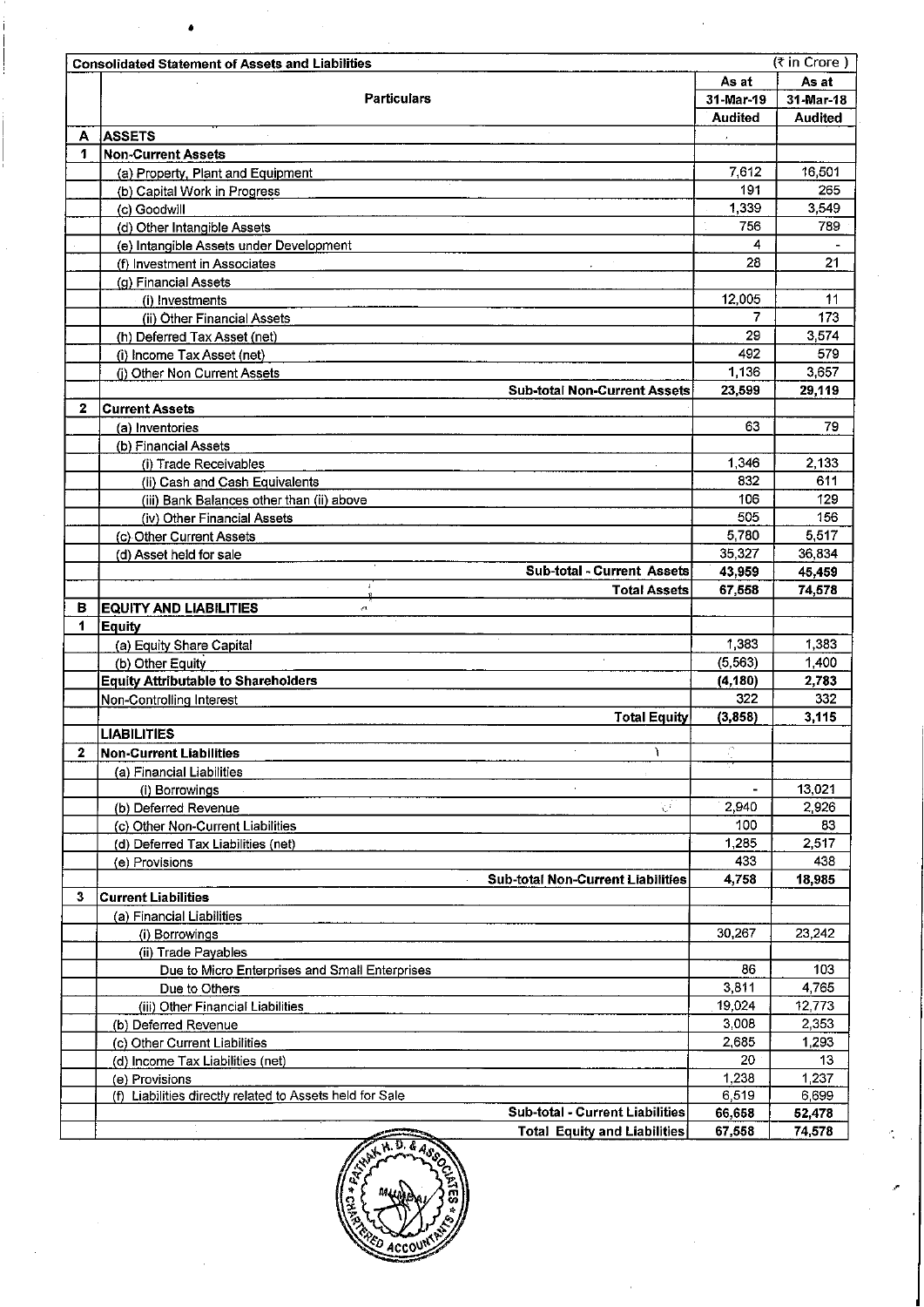#### **Notes**

•

1. Figures of the previous period have been regrouped and reclassified, wherever required.

2. During the quarter, the Board decided that the Company and its subsidiaries; Reliance Telecom Limited (RTL) and Reliance Infratel Limited (RITL) on account of non receipt of 100% approvals and consensus from lenders, (as mentioned by RBI's February 12, 2018 circular) on all important issues, and numerous legal issues at Hon'ble High Court, TDSAT and Supreme Court should seek resolution through the Hon'ble National Company Law Tribunal (NCLT), and accordingly, filed application before the Hon'ble National Company Law Appellate Tribunal (NCLAT) for reinstatement of debt resolution process. Subsequently Hon'ble NCLAT vide its order dated April 30, 2019 vacated the stay and directed the Hon'ble NCLT to pass necessary orders on May 7, 2019. The Hon'ble NCLT recommenced the resolution process under the Insolvency and Bankruptcy Code, 2016 (IBC). As a consequence Interim Resolution Professionals (IRPs), namely Mr. Pardeep Kumar Sethi, for the Company, Ms Mitali Shah for RTL and Mr. Manish Kaneria for RITL, appointed vide Hon'ble NCLT orders dated May 18, 2018, have from May 02, 2019 again taken control and custody of the management and operation of the Company and its said subsidiaries. During the quarter, in compliance of the judgment of the Hon'ble Supreme Court, payment of  $\bar{\tau}$  550 crore and interest thereon to Ericsson India Private Limited has been completed. Further, The petition filed before the Hon'ble NCLT under the Companies Act, 2013 (Section 397-398 of the Companies Act, 1956) by the minority shareholders holding 4.26% stake in RITL, stood dismissed as withdrawn pursuant to settlement terms agreed. RITL Minority Shareholders have filed a contempt petition before the Hon'ble NCLAT in relation to non adherence of settlement terms within stipulated time and the matter is pending.

During the quarter, the agreements dated December 28, 2017 and August 11, 2018 entered into between the Company and its subsidiary companies; RTL and RITL with Reliance Jio Infocomm Limited have been terminated by mutual consent on account of various factors and developments since the execution of the said agreements including interalia non receipt of consents from lenders and permission/ approvals from Department of Telecommunication.

On finalisation and implementation of debt resolution process through Hon'ble NCLT, the Company will carry out a comprehensive impairment review of its tangible and intangible assets, Assets held for sale, investments and other assets including credits relating to Goods and Service Tax and Tax Deducted at source, which the Company is in the process of reconciling. The Auditors have drawn qualification for recoverability of assets in their Audit Report for the quarter and year ended March 31,2019.

Considering these developments including, in particular, the IRP having taken over the management and control of the Company and its two subsidiaries inter alia with the objective of  $^{14882}_{\Lambda\odot}$  and results continue to be prepared on going concern running them as going concers

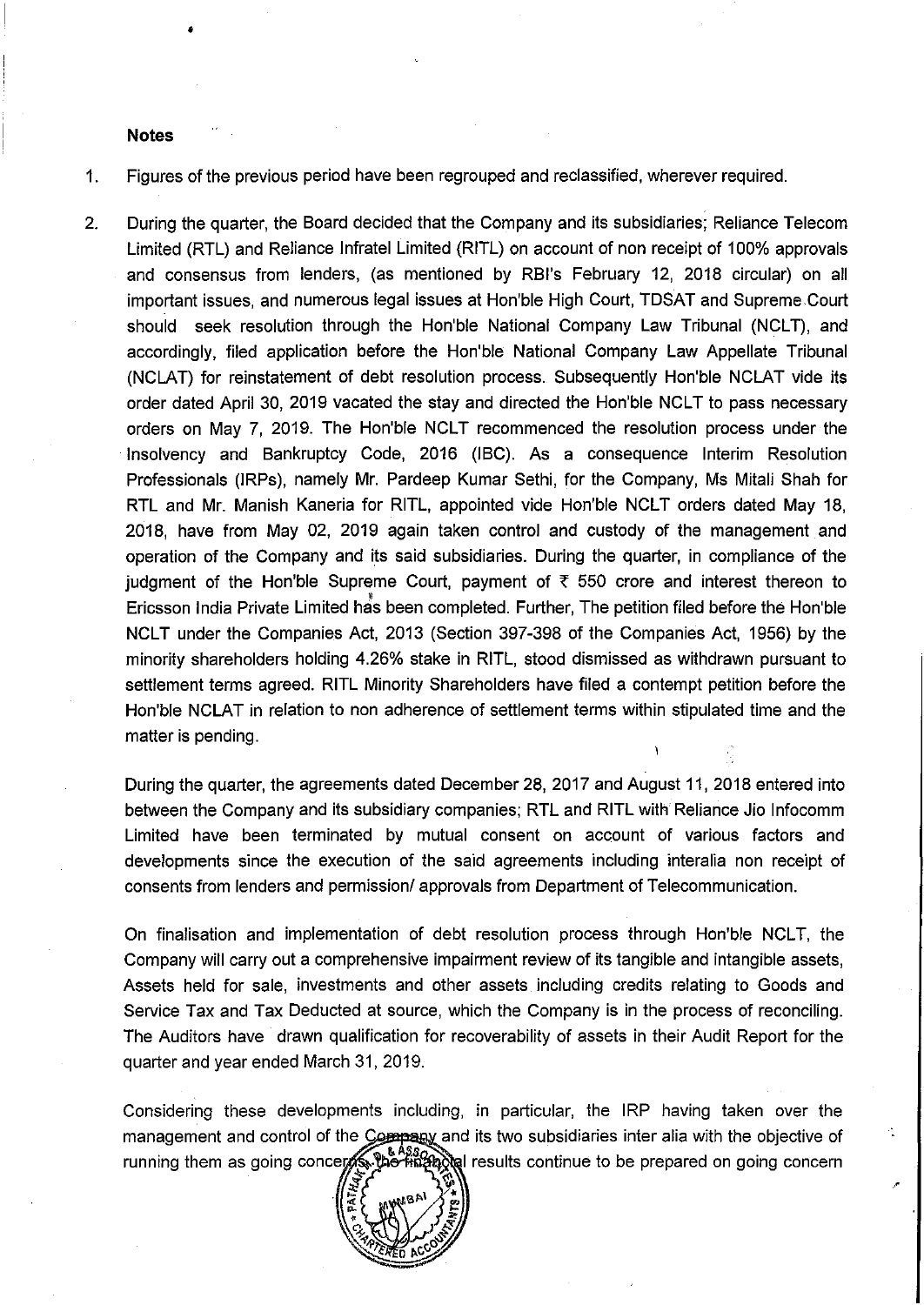basis. However, since the Company continues to incur loss, current liabilities exceed current assets and Company has defaulted in repayment of borrowings, payment of regulatory and statutory dues, these events indicate that material uncertainty exists that may cast significant doubt on Company's ability to continue as a going concern. This matter has been referred to by the Auditors in their Audit Report.

- 3. Considering various factors including admission of the Company and its two subsidiaries; Reliance Telecom Limited (RTL) and Reliance Infratel Limited (RITL) to debt resolution process under the IBC with effect from May 15, 2018 and pursuant to the commencement of Corporate Insolvency Resolution (CIR) Process of the Company under Insolvency and Bankruptcy Code, 2016 (IBC), there are various claims submitted by the operational creditors, the financial creditors, employees and other creditors. The Overall obligations and liabilities including obligation for interest on loans and the principal rupee amount in respect of loans including foreign currency denominated loans shall be determined during the CIR Process. Further, prior to May 15, 2018, the Company and its said subsidiaries were under Strategic Debt Restructuring (SDR) and asset monetization and debt resolution plan was being worked out.The Company and some of its subsidiaries have not provided Interest of  $\bar{\tau}$ 1,183 crore and  $\bar{\tau}$ 4,389 crore for the quarter and year: ended March 31, 2019 respectively and foreign exchange variation aggregating to  $\overline{303}$  crore gain and  $\overline{3984}$  crore loss for the quarter and year ended  $\mathbf{r}$ March 31, 2019 respectively. Had the Company provided Interest and foreign exchange variation, the Loss would have been higher by  $\overline{6880}$  crore and  $\overline{65,373}$  crore for the quarter and year ended March 31, 2019 respectively. The Auditors have drawn qualification for non provision of interest and foreign exchange variations in their Audit Report for the quarter and year ended March 31, 2019. During the previous year, Interest of  $\overline{\tau}$  3,609 crore was not provided and the Auditors had drawn qualification in their audit report for the financial year ended March 31,2018.
- 4. Figures for the quarter ended March 31, 2019 and March 31, 2018 are balancing figures between the audited figures in respect of the full financial year and published year to date figures upto the third quarter of the relevant financial years.
- 5. The listed Redeemable Non Convertible Debentures (NCDs) of the Company aggregating to  $\bar{\tau}$ 3,750 crore as on March 31, 2019 are secured by way of first pari passu charge on the whole of the movable properties, plant and equipment and Capital Work in Progress, both present and future, including all insurance contracts relating thereto of the Borrower Group; comprising of the Company and its subsidiary companies namely; Reliance Telecom Limited (RTL), Reliance Infratel Limited (RITL) and Reliance Communications Infrastructure Limited (RCIL). Out of the above, in case of NCDs of  $\bar{\tau}$  750 crore, the Company has also assigned Telecom Licences, by execution of Tripartite Agreement with Department of Telecommunications (DoT). The asset cover in case of these NCDs exceeds 100% of the principal amount of the said NCDs.

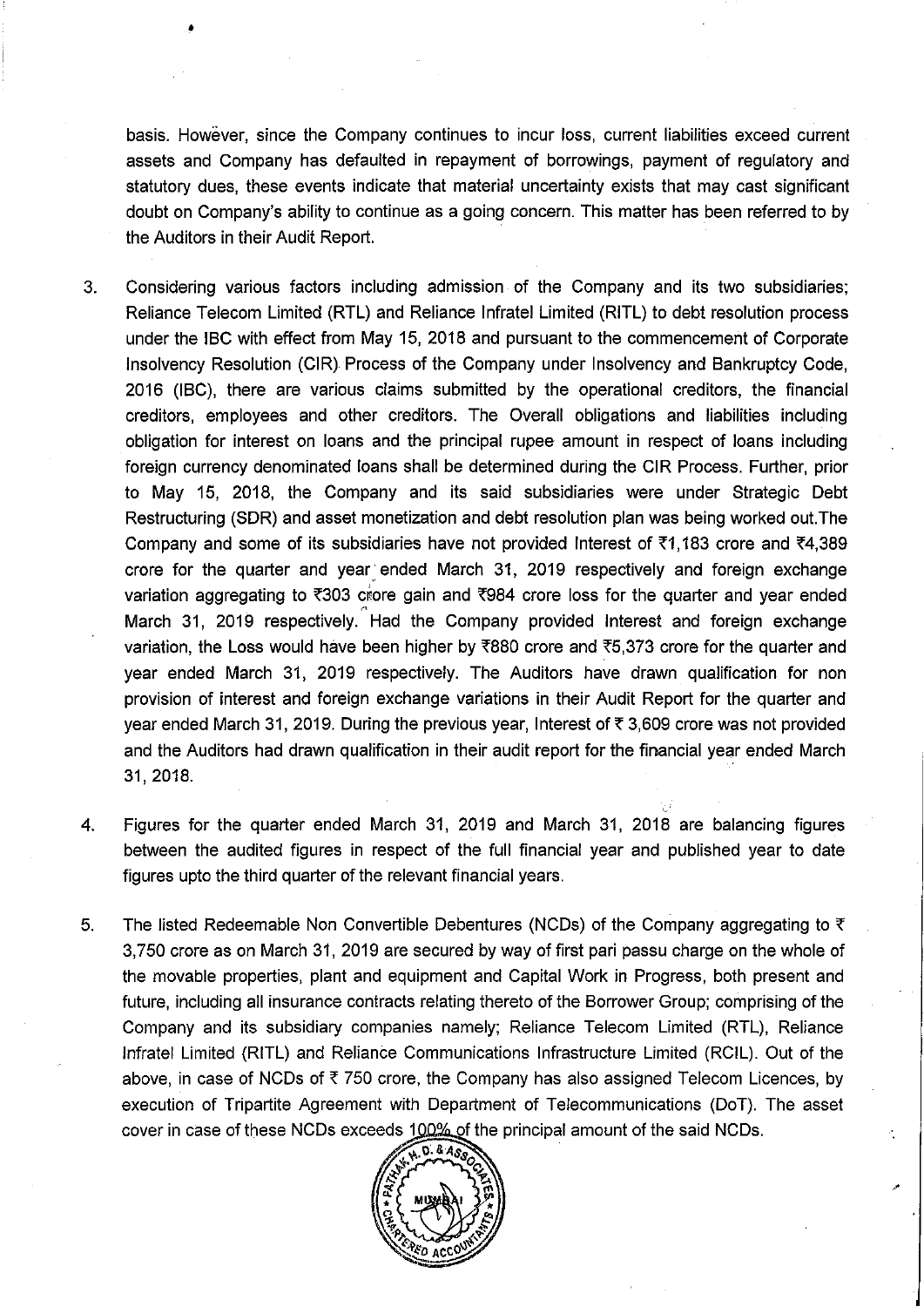6. Additional details as required in relation to Non Convertible Debentures (NCDs):

| Nature of Instruments                                         | 11.20% NCDs                               | 11.25% NCDs                                                 |
|---------------------------------------------------------------|-------------------------------------------|-------------------------------------------------------------|
| Amount outstanding ( $\overline{\tau}$ in crore)              | 3,000                                     | 750                                                         |
| Previous due date for Principal Repayment and<br>whether paid | Not Applicable                            | 07.02.2018<br>unpaid                                        |
| Previous due date for payment of Interest                     | 02.03.2019                                | 07.03.2019                                                  |
| Whether Interest was paid on the due date                     | <b>No</b>                                 | No.                                                         |
| Next due date for payment of interest                         | Not Applicable                            | Not Applicable                                              |
| Credit Rating and change in credit rating, if any             | <b>ICRAD</b><br>earlier ICRA BB           | <b>CARE D</b><br>earlier CARE BB                            |
| Due Date for Principal Repayment                              | ₹3,000 crore on<br>01.03.2019<br>(Unpaid) | ₹375 crore each on<br>07.02.2018 and<br>07.02.2019 (Unpaid) |
| Interest Unpaid up to March 31, 2019 (₹ in crore)             | 671                                       | 167                                                         |

- 7. Debenture Redemption Reserve (DRR):  $\bar{\tau}$  590 crore as on March 31, 2019.
- 8. Net Worth: (-)  $\bar{x}$  6,639 crore, as on March 31, 2019.

•

9. (a) During the quarter ended September 30, 2018, pursuant to amendment to the articles of A association and consequently control of Reliance Realty Limited (RRL) being conferred on ADA Group, RRL has been deconsolidated. Accordingly Investment by the Company in RRL has been accounted at fair value, as at March 31, 2019, as per Ind AS 109 "Financial Instruments". Impact on profitability net of tax was  $\bar{\tau}$  3,230 crore and has been represented as Exceptional Items.

(b) During the quarter, due to reduction in fair valuation of subsea cable, Property Plant and Equipment aggregating to  $\overline{\tau}$  2,184 crore has been debited to statement of profit and loss and represented as as Exceptional Items.

Hence the figures for the quarter and year ended March 31, 2019 are not comparable with the previous corresponding period.

10. The assets pertaining to Wireless Spectrum, Towers, Fiber and Media Convergence Nodes (MCNs) continued to be classified as assets held for sale at the value ascertained at the end of previous year, along with liabilities, for the reasons referred in para 2 above and disclosed separately as discontinued operations in line with Ind AS 105 "Non-current Assets Held for Sale and Discontinued Operations". During the quarter, certain intangible assets of  $\bar{\tau}$  1,797 crore and Goodwill on consolidation of  $\bar{\tau}$  2,177 crore have been impaired and represented as exceptional items as a part of Discontinued Operations.

The Company had entered into a definitive binding agreement with Pantel Technologies Private Limited and Veecon Media and Television Limited (the Purchaser) for sale of its subsidiary company, Independent TV Limited (TMAs Formerly Reliance Big TV Limited) having DTH

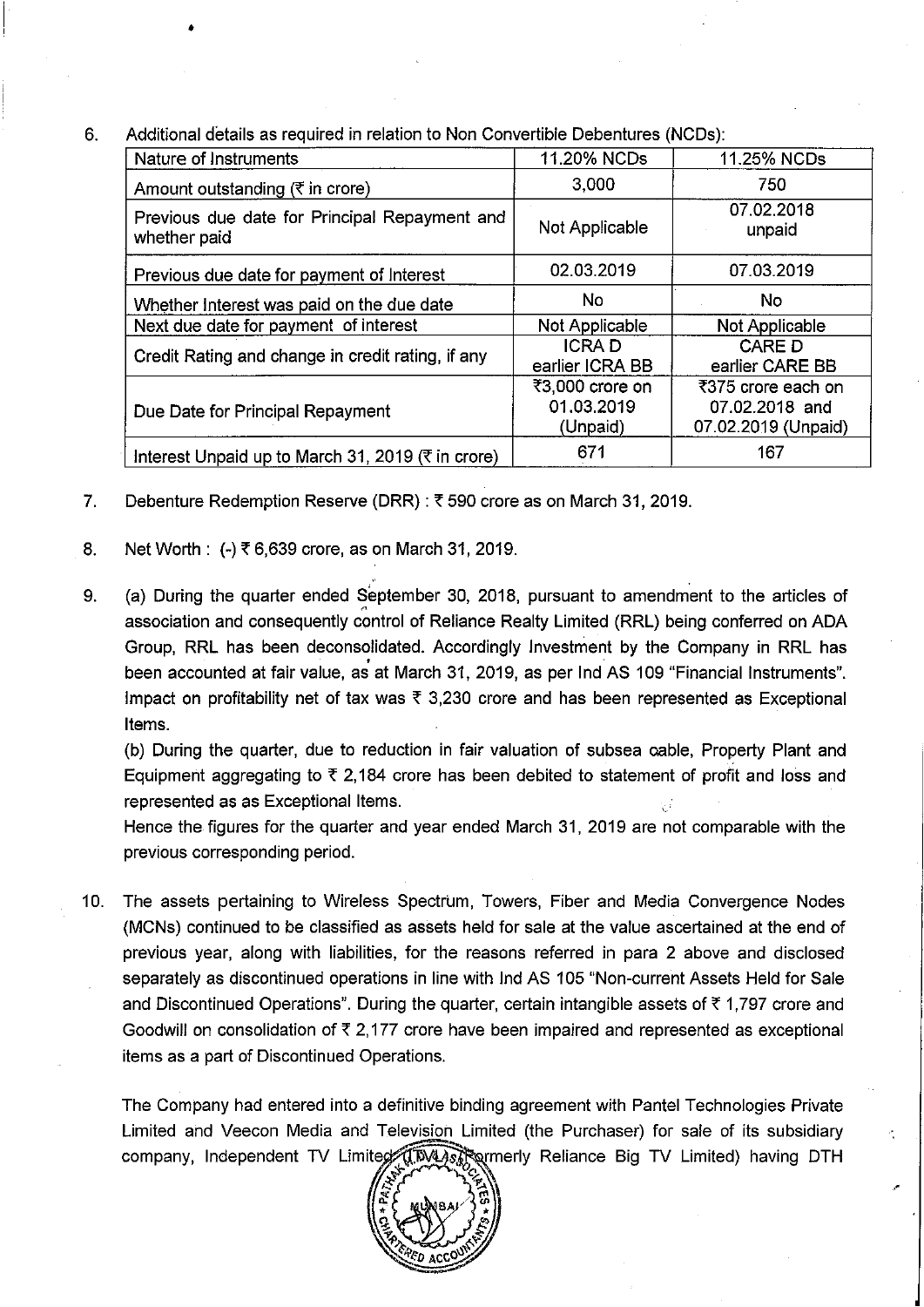Business. As per the agreement, all collections from Debtors and all liabilities of the ITVL will be to the account of, and borne by, the purchaser. In view of the above and upon transfer of the entire operations of ITVL, during the quarter, ITVL has been deconsolidated for the purpose of and as per requirement of Ind AS 110 "Consolidated Financial Statement". Impact on profitability is higher by  $\overline{\tau}$  752 crore and represented as exceptional items as a part of Discontinued Operations. Hence the figures for the quarter and year ended March 31, 2019 are not comparable with the previous corresponding period.

(₹ in Crore) Quarter ended Figure 1 Year ended Particulars 31-Mar-19 31-Dec-18 31-Mar-18 31-Mar-19 31-Mar-18 Audited Unaudited Audited Audited Total Income 1 248 536 183 1,866 4,537 Profit (Loss) before tax  $\vert$  (5,820)  $\vert$  (132)  $\vert$  (21,210)  $\vert$  (6,358) (25,811) Profit/ (Loss) after tax | (5,821) | (132) | (19,796) | (6,351) | (23,888)

The financial result of discontinued operations is as under:

- 11. Provision for Income Tax (Normal Tax/ Minimum Alternative Tax) has been calculated as per Income tax Act 1961 after adjusting carried forward losses, write off of earlier years' provisions.
- 12. In GCX Limited, an overseas subsidiary of the Company, pursuant to 7% Senior Secondary Notes (Notes) amounting to USD 350 million falling due for repayment in the month of August 2019, the current liabilities exceed current assets by USD 331 million. This indicates the existence of material uncertainty relating to Going Concern of GCX Limited and its two material subsidiaries which have guaranteed the Notes. In three other overseas subsidiaries entities also, it indicates the existence of material uncertainty as networth has been eroded. Above have been qualified by respective Auditors in their Audit Reports of these subsidiaries.
- 13. The Company is operating with India Operations, Global Operations and Others! Unallocated segments. Accordingly, segment-Wise information has been given. This is in line with the requirement of Ind AS 108 "Operating Segments".
- 14. Formula used for the computation of ratios:
	- i ) Debt Equity Ratio = Debt/ Equity;
	- ii) Debt Service Coverage Ratio (DSCR) = Earnings before depreciation, interest and taxi (Interest + Principal repayment);
	- iii) Interest Service Coverage Ratio (ISCR) = Earnings before depreciation, interest and tax/ (Interest expense).

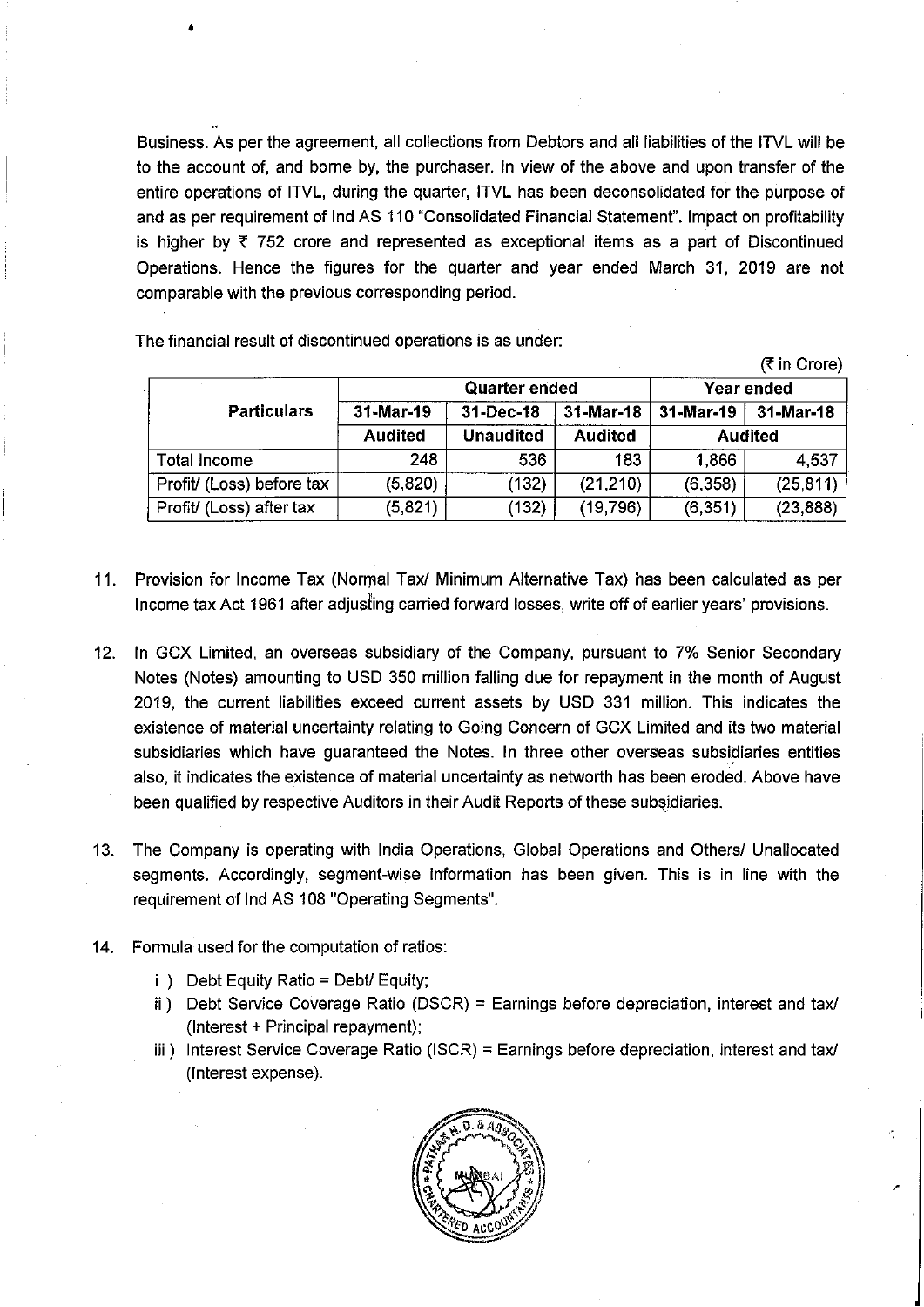- 15. The Company has opted to publish consolidated financial results for the financial year 2018-19. Standalone financial results, for the quarter and year ended March 31, 2019 can be viewed on the website of the Company, National Stock Exchange of India Limited and BSE Limited at www.rcom.co.in, www.nseindia.com and www.bseindia.com respectively.
- 16. It is hereby declared that the Auditors have issued audit reports with qualification on the annual audited consolidated financial results for the year ended March 31, 2019. Impact of the qualification is given in Annexure 1.
- 17. NCDs along with 6.5% Senior Secured Notes, Foreign Currency Loans and Rupee Loans totalling to  $\bar{\tau}$  28,999 crore and Rupee Loans of  $\bar{\tau}$  3,464 crore have been secured by first pari passu charge and second pari passu charge respectively on certain assets of Borrower Group! Obligor Group; comprising of the Company, and its subsidiaries namely Reliance Telecom Limited, Reliance Infratel Limited and Reliance Communications Infrastructure Limited. During the quarter, Lenders have exercised their rights and raised demand on each of the obligor Group. Lenders have also invoked guarantees provided by Borrower Group for Outstanding Rupee Loan of  $\bar{\tau}$  5,950 crore,  $\bar{\tau}$  611 crore and  $\bar{\tau}$  485 crore availed by the Company, Reliance Telecom Limited and Reliance Infratel Limited respectively.
- I 18. During the quarter, Department of Telecommunications has issued show cause notice to the Company for revocation/ termination of spectrum due to non payment of 3rd installment due on March 03, 2019 for 0.6 MHz Spectrum acquired in 1800 MHz band in Mumbai, which has been stayed by Hon'ble NCLAT. Further, In the matter of One Time Spectrum Charges, TDSAT vide order dated February 4, 2019, confirmed its earlier order dated July 3, 2018 for return of Bank Guarantee of  $\overline{\xi}$  2,000 crore.
- 19. During the quarter, based on the final confirmation, sale of certain Media Convergence Nodes (MCNs) have been recorded and net income thereof has been' accounted as part of Discontinued Operations.

|                                   |                | <b>Quarter ended</b> | Year ended     |           |                |
|-----------------------------------|----------------|----------------------|----------------|-----------|----------------|
| <b>Particulars</b>                | 31-Mar-19      | 31-Dec-18            | $31 - Mar-18$  | 31-Mar-19 | 31-Mar-18      |
|                                   | <b>Audited</b> | <b>Unaudited</b>     | <b>Audited</b> |           | <b>Audited</b> |
| Total Income                      | 361            | 341                  | 407            | 1,465     | 2.231          |
| Profit/ (Loss) before tax         | (110)          | (78)                 | (25)           | 8.657     | 64             |
| <b>Total Comprehensive Income</b> | (3, 582)       | (136)                | (6,883)        | 2,847     | (9, 867)       |

20. Additional information on standalone basis is as follows:

•

 $($ ₹ in Crore)

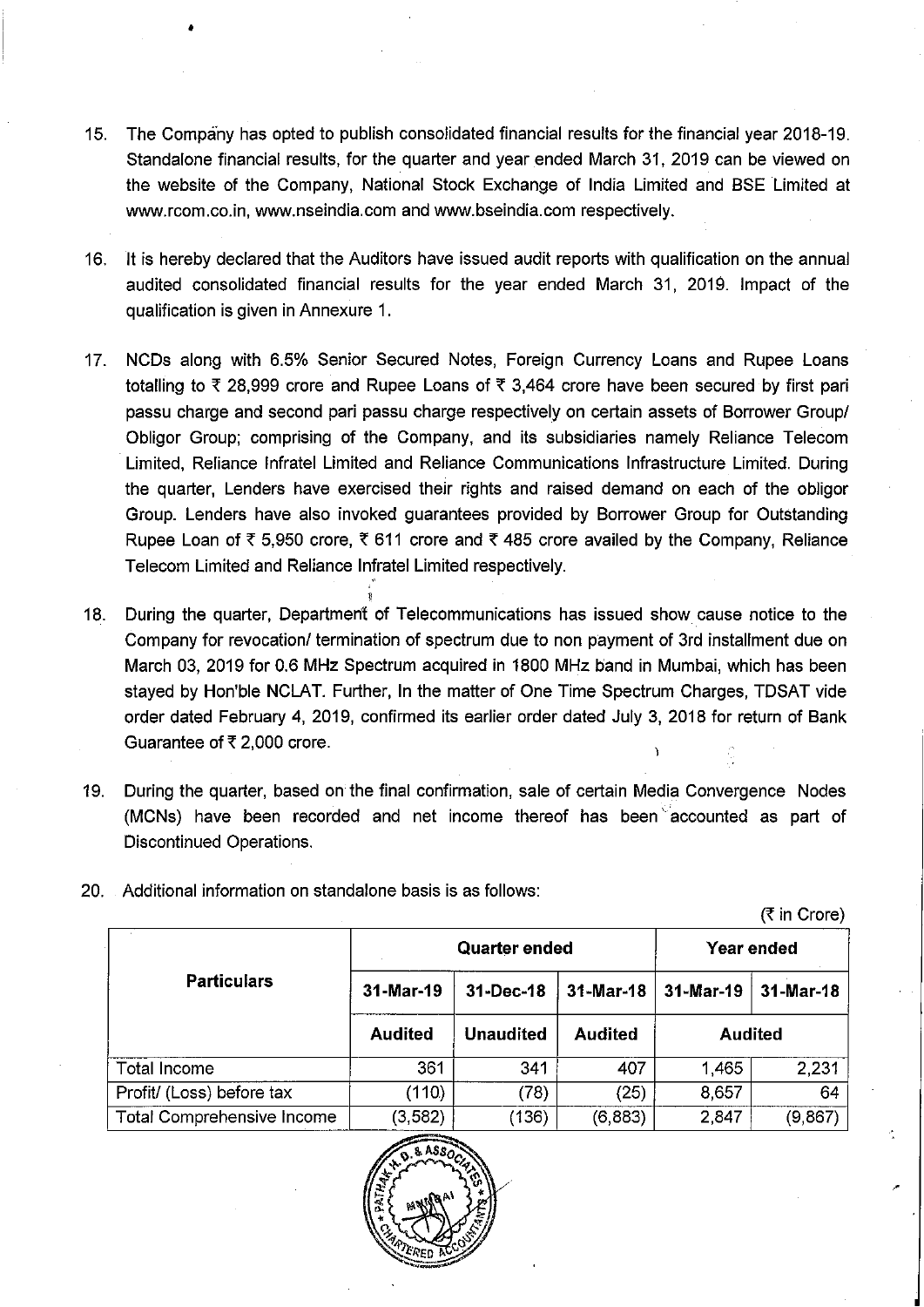21. The Hon'ble NCLT admitted the application by pronouncing on May 15, 2018 which came to be delivered on May 17, 2018 and appointed Mr. Pardeep Kumar Sethi as the Interim Resolution Professional (IRP) of the Company on May 18, 2018. However, the Hon'ble NCLAT by an order dated May 30, 2018 stayed the order passed by the Hon'ble NClT for initiating the Corporate Insolvency Resolution (CIR) process of the Company and allowed the management of the Company to function. In accordance with the order of the Hon'ble NCLAT, Mr. Pardeep Kumar Sethi handed over the control and management of the company back to the erstwhile management of the Company on May 30, 2018. Subsequently, by order dated April 30, 2019, the Hon'ble NCLAT allowed stay on CIR process to be vacated and directed the Hon'ble NClT to pass necessary orders on May 07, 2019. On the basis of the orders of the Hon'ble NCLAT, Mr. Pardeep Kumar Sethi, wrote to the management of the Company on May 02, 2019 requesting the charge, operations and management of the Company to be handed over back to IRP. Therefore, Mr. Pardeep Kumar Sethi has in his capacity as IRP has taken control and custody of the management and operations of the Company from May 02, 2019. For the information set out in the financial statements for the year ended March 31, 2019, the IRP has relied upon the accuracy and veracity of any and all information and data provided by the officials of the Company and the records of the Company made available by such officials. For all such information and data, the IRP has assumed that such information and data are in the conformity with the Companies Act, 2013 and other applicable laws with respect to the preparation of the financial statements and that they give true and fair view of the position of the Company as of the dates and period indicated therein. Accordingly, the IRP is not making any representations regarding accuracy, veracity or completeness of the data or information in the financial statements.

**For Reliance Communications Limited**

 $\frac{1}{\sqrt{\frac{1}{1+\frac{1}{1+\frac{1}{1+\frac{1}{1+\frac{1}{1+\frac{1}{1+\frac{1}{1+\frac{1}{1+\frac{1}{1+\frac{1}{1+\frac{1}{1+\frac{1}{1+\frac{1}{1+\frac{1}{1+\frac{1}{1+\frac{1}{1+\frac{1}{1+\frac{1}{1+\frac{1}{1+\frac{1}{1+\frac{1}{1+\frac{1}{1+\frac{1}{1+\frac{1}{1+\frac{1}{1+\frac{1}{1+\frac{1}{1+\frac{1}{1+\frac{1}{1+\frac{1}{1+\frac{1}{1+\frac{1}{1+\frac{1}{1+\frac{1}{1+\frac{1}{1+\frac{$ 

Pardeep Kumar Shethi Se<sup>tt</sup>ii Interim Resolution Professional

200 effæs

Suresh Rangachar Director

Manikantan Iver

Chief Financial Officer



Place: Mumbai Date: May 27,2019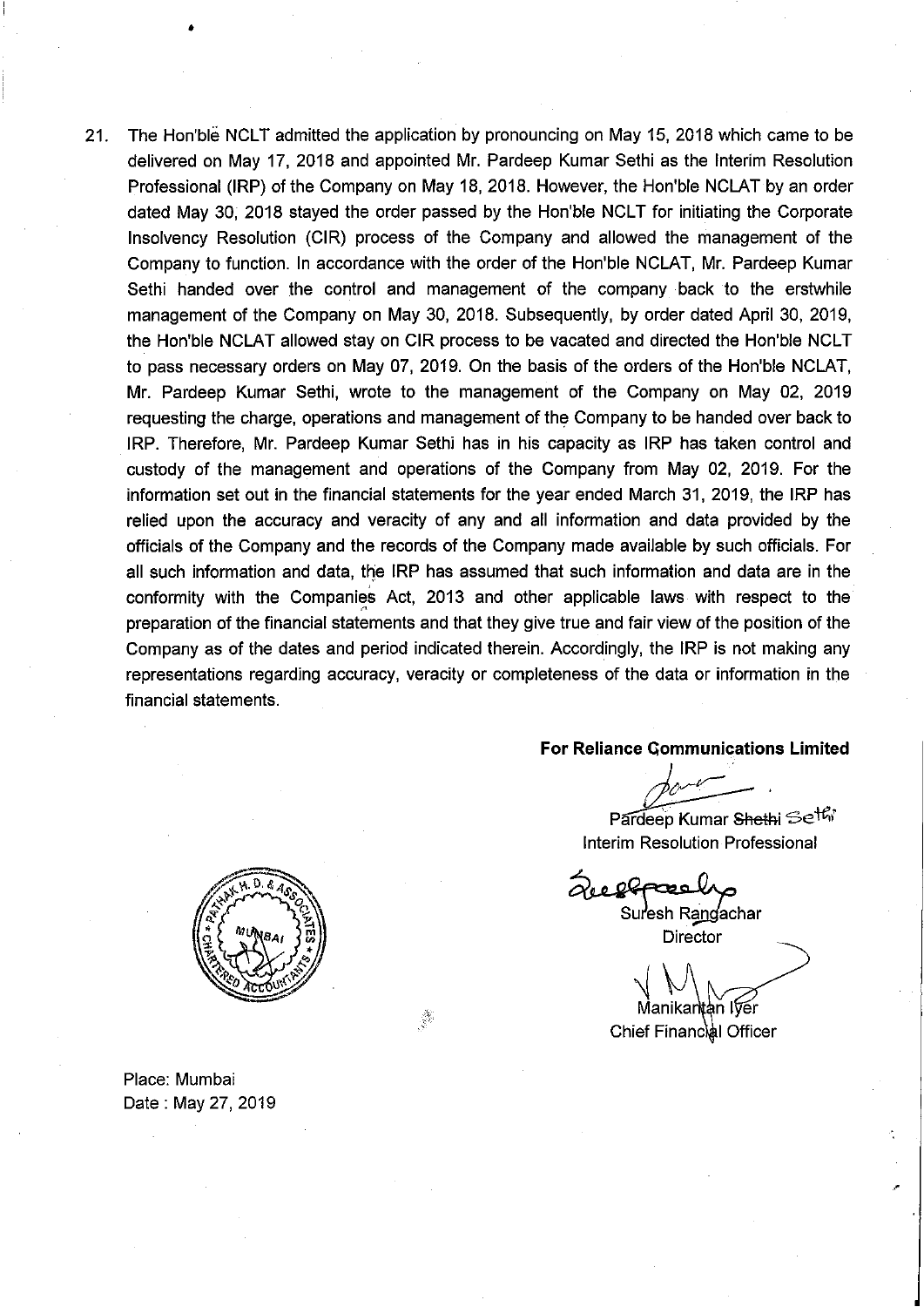|              |                | <b>ANNEXURE!</b>                                                                                          |                                                                                                                                                                                              |                        |
|--------------|----------------|-----------------------------------------------------------------------------------------------------------|----------------------------------------------------------------------------------------------------------------------------------------------------------------------------------------------|------------------------|
|              |                | Statement on Impact of Audit Qualifications (for audit report with modified opinion) submitted along-with |                                                                                                                                                                                              |                        |
|              |                | Annual Audited Financial Results - Consolidated)                                                          |                                                                                                                                                                                              |                        |
|              |                | Statement on Impact of Audit Qualifications for the Financial Year ended March 31, 2019                   |                                                                                                                                                                                              |                        |
|              |                | [See Regulation 33 / 52 of the SEBI (LODR) (Amendment) Regulations, 2016]                                 |                                                                                                                                                                                              |                        |
|              | Sr.            | <b>Particulars</b>                                                                                        | <b>Audited Figures</b>                                                                                                                                                                       | <b>Audited Figures</b> |
|              | No.            |                                                                                                           | (as reported before                                                                                                                                                                          | (audited figures       |
|              |                |                                                                                                           | adjusting for                                                                                                                                                                                | after adjusting for    |
|              |                |                                                                                                           | qualifications)                                                                                                                                                                              | qualifications)        |
|              | 1              | Turnover / Total income                                                                                   | 4,194                                                                                                                                                                                        | 4,194                  |
|              | $\overline{2}$ | <b>Total Expenditure</b>                                                                                  | 5,061                                                                                                                                                                                        | 5,061                  |
|              | 3              | Net Profit/(Loss)                                                                                         | (867)                                                                                                                                                                                        | (867)                  |
|              | 4              | Net Profit/ (Loss) from Discontinued Operations                                                           | (6, 351)                                                                                                                                                                                     | (11, 724)              |
|              | 5              | <b>Earnings Per Share</b>                                                                                 | (26.26)                                                                                                                                                                                      | (42.72)                |
|              | 6              | <b>Total Assets</b>                                                                                       | 67,558                                                                                                                                                                                       | 67,558                 |
|              | $\overline{7}$ | <b>Total Liabilities</b>                                                                                  | 71,738                                                                                                                                                                                       | 77,111                 |
|              | 8              | Net worth                                                                                                 | (4, 180)                                                                                                                                                                                     | (9, 553)               |
|              | 9              | Any other financial item(s) (as felt appropriate                                                          |                                                                                                                                                                                              |                        |
|              |                | by the management)                                                                                        |                                                                                                                                                                                              |                        |
| $\mathbf{I}$ |                | Audit Qualification (each audit qualification                                                             |                                                                                                                                                                                              |                        |
|              |                | separately):                                                                                              |                                                                                                                                                                                              |                        |
|              | a.             | Details of Audit Qualification:                                                                           | Non Provision of Interest and Foreign<br>Exchange variation (Refer Note 3)                                                                                                                   |                        |
|              | b.             | Type of Audit Qualification: Qualified Opinion /                                                          | <b>Qualified Opinion</b>                                                                                                                                                                     |                        |
|              |                | Disclaimer of Opinion / Adverse Opinion                                                                   |                                                                                                                                                                                              |                        |
|              | C.             | Frequency of qualification: Whether appeared                                                              | Second Time                                                                                                                                                                                  |                        |
|              |                | first time / repetitive / since how long continuing                                                       |                                                                                                                                                                                              |                        |
|              | d.             | For Audit Qualification(s) where the impact is                                                            | Impact is not ascertainable as the                                                                                                                                                           |                        |
|              |                | quantified by the auditor, Management's Views:                                                            | Company is under IBC and CIR process<br>initiated                                                                                                                                            |                        |
|              | e.             | For Audit Qualification(s) where the impact is<br>not quantified by the auditor:                          | (i) Impairment review of tangible and<br>intangible assets, assets held for sale,<br>investments and other assets and<br>reconciliation of credits relating to GST<br>and TDS (Refer Note 2) |                        |
|              |                |                                                                                                           | (ii) Qualification on Going Concern in<br>some of Subsidiaries (Refer Note 12)                                                                                                               |                        |
|              |                | (i) Management's estimation on the impact of                                                              |                                                                                                                                                                                              |                        |
|              |                | audit qualification:                                                                                      |                                                                                                                                                                                              |                        |
|              |                | (ii) If management is unable to estimate the                                                              | Impact is not ascertainable as the                                                                                                                                                           |                        |
|              |                | impact, reasons for the same:<br>$0.68s_0$                                                                | Company is under IBC and CIR process<br>initiated                                                                                                                                            |                        |
|              |                | MUMBAI                                                                                                    |                                                                                                                                                                                              |                        |

 $\bar{z}$ 

k.

à.

 $\frac{1}{2}$ 

 $\langle \cdot \rangle_{\rm{S}}$ 

 $\frac{1}{2}$ Weep Mco

•

 $\label{eq:2} \frac{1}{2}\sum_{i=1}^n\frac{1}{2}\sum_{j=1}^n\frac{1}{2}\sum_{j=1}^n\frac{1}{2}\sum_{j=1}^n\frac{1}{2}\sum_{j=1}^n\frac{1}{2}\sum_{j=1}^n\frac{1}{2}\sum_{j=1}^n\frac{1}{2}\sum_{j=1}^n\frac{1}{2}\sum_{j=1}^n\frac{1}{2}\sum_{j=1}^n\frac{1}{2}\sum_{j=1}^n\frac{1}{2}\sum_{j=1}^n\frac{1}{2}\sum_{j=1}^n\frac{1}{2}\sum_{j=1}^n\frac{$ 

 $\sim$   $\sim$ 

 $\bar{z}$ 

 $\bar{z}$